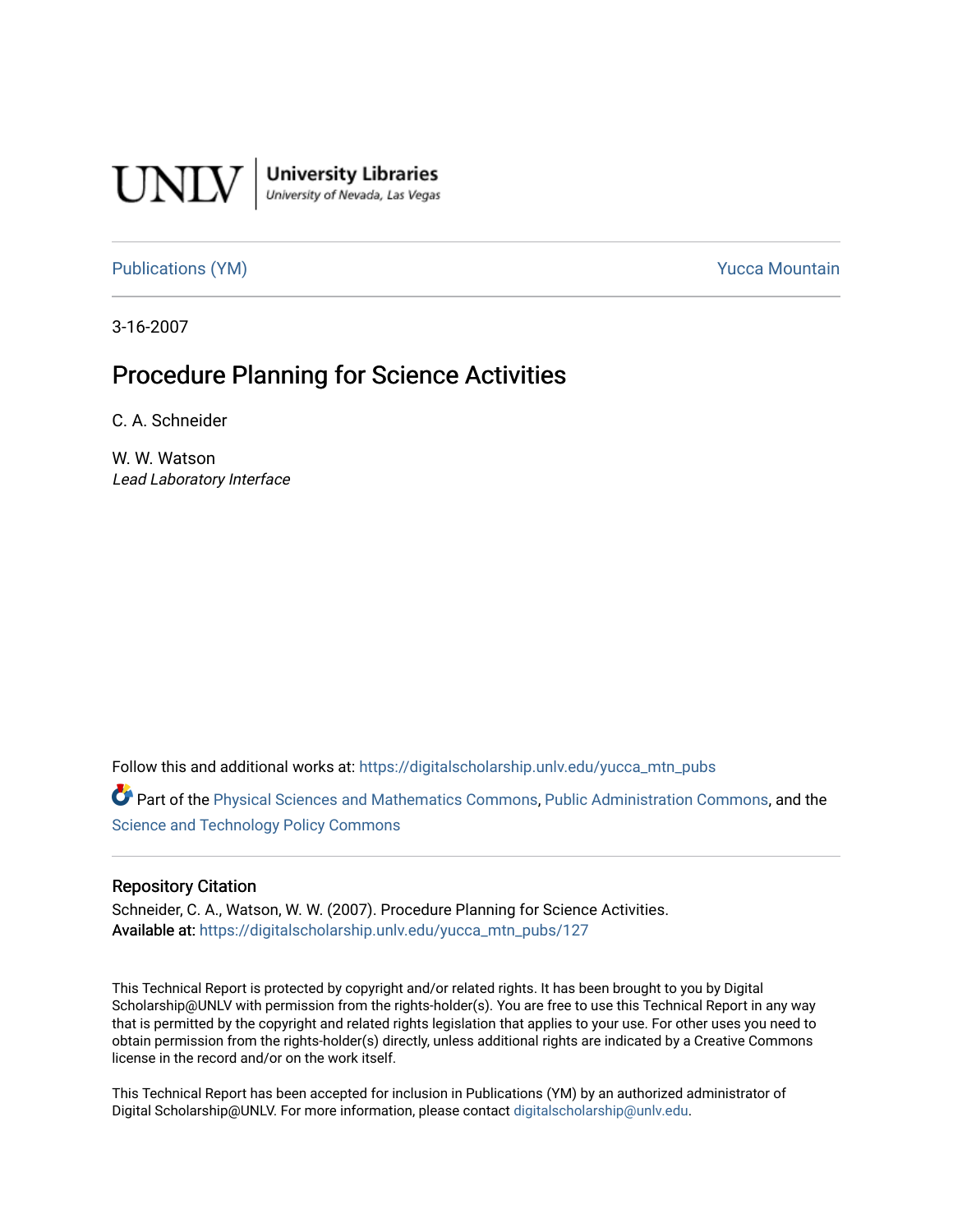

*Office of Civilian Radioactive Waste Management* **CA: QA: QA: QA** 

*PROCEDURE* 

DOC.20070302.0001

# *PLANNING FOR SCIENCE ACTIVITIES*

 $LP-2.29Q-BSC$ 

*Revision 2 ICN I* 

Effective Date: 03/16/2007

Preparer:  $\frac{3/107}{\text{Date}}$ C. A. Schneider Approval: W.W. Watson Manager, Lead Lab Interface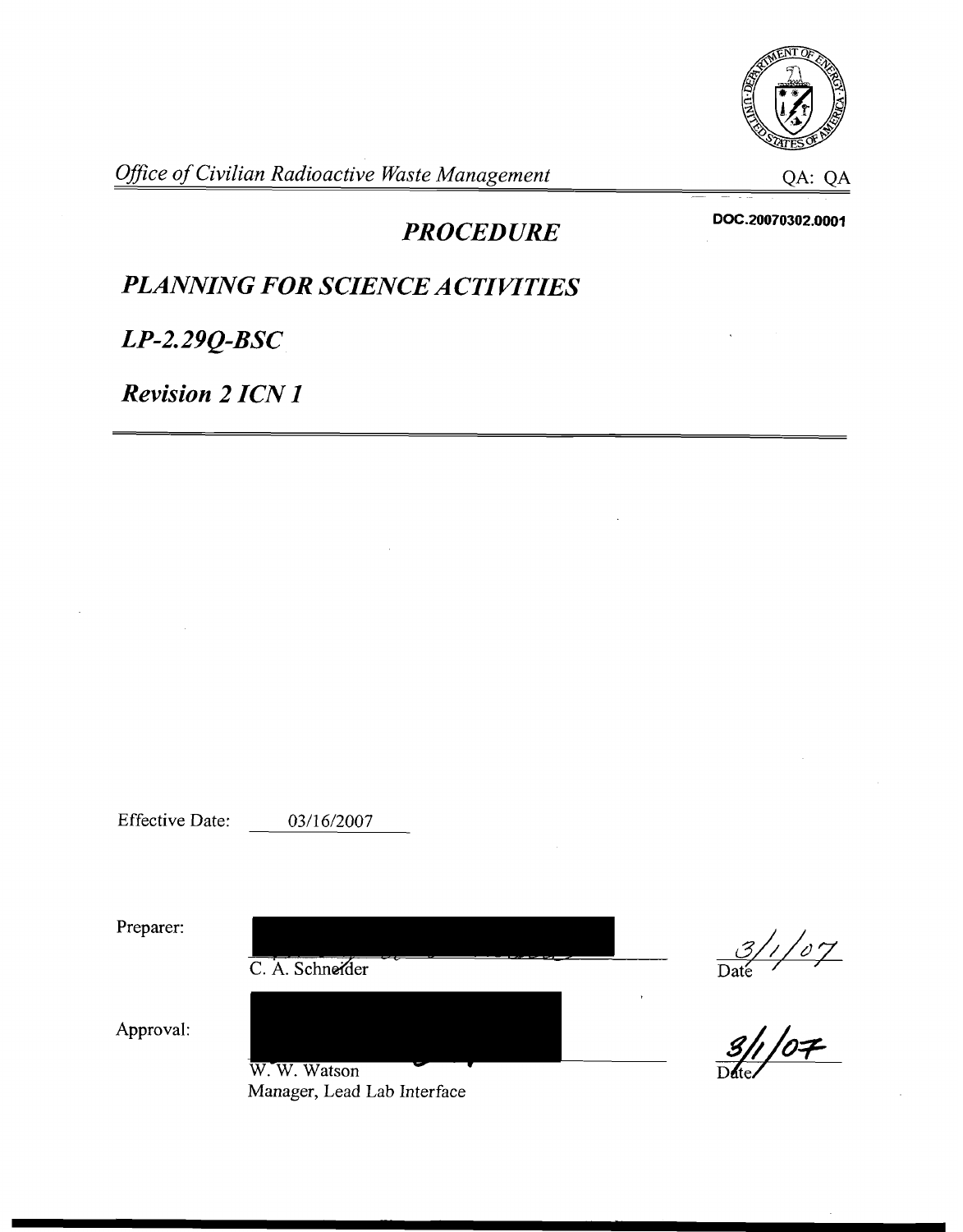# **CHANGE HISTORY**

| <b>Revision</b><br>Number | <b>Interim</b><br><b>Change No.</b> | <b>Effective</b><br><b>Date</b> | <b>Description of Change</b>                                                                                                                                                                                                                                                                                                                                                                                                                                                                                                                                                                                                                                                                                                                                                                                                                                                                                                                                                                                                                                                                                                               |
|---------------------------|-------------------------------------|---------------------------------|--------------------------------------------------------------------------------------------------------------------------------------------------------------------------------------------------------------------------------------------------------------------------------------------------------------------------------------------------------------------------------------------------------------------------------------------------------------------------------------------------------------------------------------------------------------------------------------------------------------------------------------------------------------------------------------------------------------------------------------------------------------------------------------------------------------------------------------------------------------------------------------------------------------------------------------------------------------------------------------------------------------------------------------------------------------------------------------------------------------------------------------------|
| $\overline{2}$            | $\mathbf{1}$                        | 03/16/2007                      | Reordered Change History to chronological order to<br>comply with AP-15.Q Section 7.0.<br>Replaced<br>references to LP-12.1Q-BSC with CO-PRO-1001.<br>Replaced references to LP-SIII.11Q-BSC with PA-<br>PRO-0304. Modified text in Sections 6.1 and 6.2 to<br>remove references to the "Q-List" in response to<br>Condition Report 9872. Included a process step in<br>Section 4. to follow CC-PRO-2001 when preclosure<br>function information is used to address Condition<br>Report 9688.                                                                                                                                                                                                                                                                                                                                                                                                                                                                                                                                                                                                                                              |
| $\overline{2}$            | $\boldsymbol{0}$                    | 10/02/2006                      | Revision to support implementation of the Quality<br>Management Directive, QA-DIR-10,<br>and lead<br>laboratory transition. Removed references to source<br>requirements documents such as Quality Assurance<br>Requirements and Description, DOE/RW-0333P, and<br>the Augmented Quality Assurance Program (AQAP),<br>Removed National Laboratories<br>DOE/RW-0565.<br>from the applicability statement. Added transition<br>statement for existing work plans.<br>Removed<br>references to Field Work Packages and Project<br>Engineer. Updated definitions to align with source<br>document<br>definitions.<br>requirements<br>Removed<br>references to Department Manager and reassigned<br>responsibilities to the Responsible Manager. Updated<br>interfacing procedure references. Added text on the<br>determination of quality levels for the scientific<br>Added interface<br>for<br>activity.<br>reporting<br>nonconforming samples identified during testing<br>Changed<br>activities.<br>the<br>responsibility<br>for<br>development, approval, and maintenance of this<br>procedure to the Lead Laboratory Interface Manager. |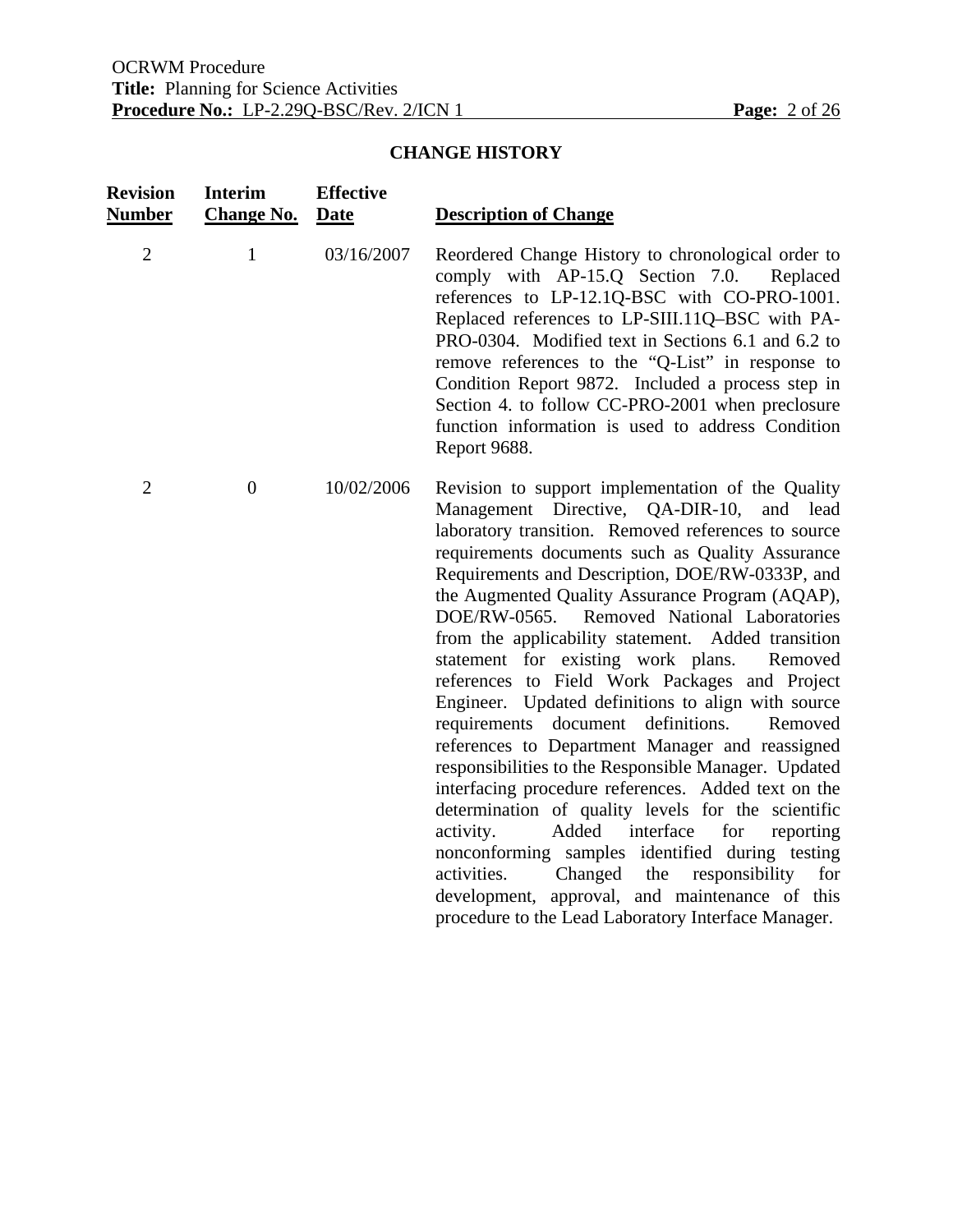| <b>Revision</b> | <b>Interim</b>    | <b>Effective</b> | <b>Description of Change</b>                                                                                                                                                                                                                                                                                                                                                                                                                                                                                                                                                                                                                                                                                                                                                                                                                                                                                                                                                                                                                                                                                                                                                                                                                                                                                                                                                                                                                                                                                                                                                                                                                                                                                                                                                                                                                                                                                                                                                          |
|-----------------|-------------------|------------------|---------------------------------------------------------------------------------------------------------------------------------------------------------------------------------------------------------------------------------------------------------------------------------------------------------------------------------------------------------------------------------------------------------------------------------------------------------------------------------------------------------------------------------------------------------------------------------------------------------------------------------------------------------------------------------------------------------------------------------------------------------------------------------------------------------------------------------------------------------------------------------------------------------------------------------------------------------------------------------------------------------------------------------------------------------------------------------------------------------------------------------------------------------------------------------------------------------------------------------------------------------------------------------------------------------------------------------------------------------------------------------------------------------------------------------------------------------------------------------------------------------------------------------------------------------------------------------------------------------------------------------------------------------------------------------------------------------------------------------------------------------------------------------------------------------------------------------------------------------------------------------------------------------------------------------------------------------------------------------------|
| <b>Number</b>   | <b>Change No.</b> | Date             |                                                                                                                                                                                                                                                                                                                                                                                                                                                                                                                                                                                                                                                                                                                                                                                                                                                                                                                                                                                                                                                                                                                                                                                                                                                                                                                                                                                                                                                                                                                                                                                                                                                                                                                                                                                                                                                                                                                                                                                       |
| $\mathbf{1}$    | $\overline{0}$    | 05/30/2006       | Changed responsibilities for the procedure to the<br>Performance Assessment Manager on the cover page<br>and in Subsection 4.1. Updated interfacing procedure<br>references where appropriate. Added definition of<br>Unexpected Test Results in Section 3.0 and added<br>text in Attachment 3 for addressing unexpected test<br>results (Condition Report 6783).<br>Added text in<br>Subsection 5.1.2 and Attachment 3 to address scoping<br>activities (Condition Report 6822). Added text in<br>Paragraph 5.1.2 and Attachment 3 to address<br>identification of requirements from the Requirements<br>Management System (Condition Report 7831).<br>Removed use of AP-5.1Q forms in the review of<br>Technical Work Plans and added use of PA-PRO-<br>0601 (Condition Report 7240). Added text in<br>Attachment 3, Section 2.2, and added Attachment 4<br>to provide guidance regarding conduct of technical<br>review for model validation purposes (Condition<br>Report 7641). Clarified requirements for records in<br>Subsection 6.0. Added review criteria to be used<br>during the review of the Technical Work Plan in<br>Paragraph 5.2.1.<br>Added clarification in text in<br>Attachment 3, Section 2.2 for alignment to<br>LP-SIII.10Q-BSC for the goals of model validation<br>associated with adequacy and accuracy (Condition<br>Report 6921). Clarified text for the use of change<br>bars in Paragraph 5.1.3 d) (Condition Report 7937).<br>Added requirement in Paragraph 5.2.1 b) to include<br>the organization providing input to the planned<br>activities to be included as reviewers to better<br>implement the requirement of Quality Assurance<br>Requirements and Description, DOE/RW-0333P,<br>Section III.2.1 B (Condition Report 7828). Clarified<br>used of terms "science activities" in Section 1.0 and<br>Paragraph 5.2.2 l) to align better with other<br>interfacing procedures (Condition Report 7827).<br>Made other changes, as appropriate. |

# **CHANGE HISTORY (Continued)**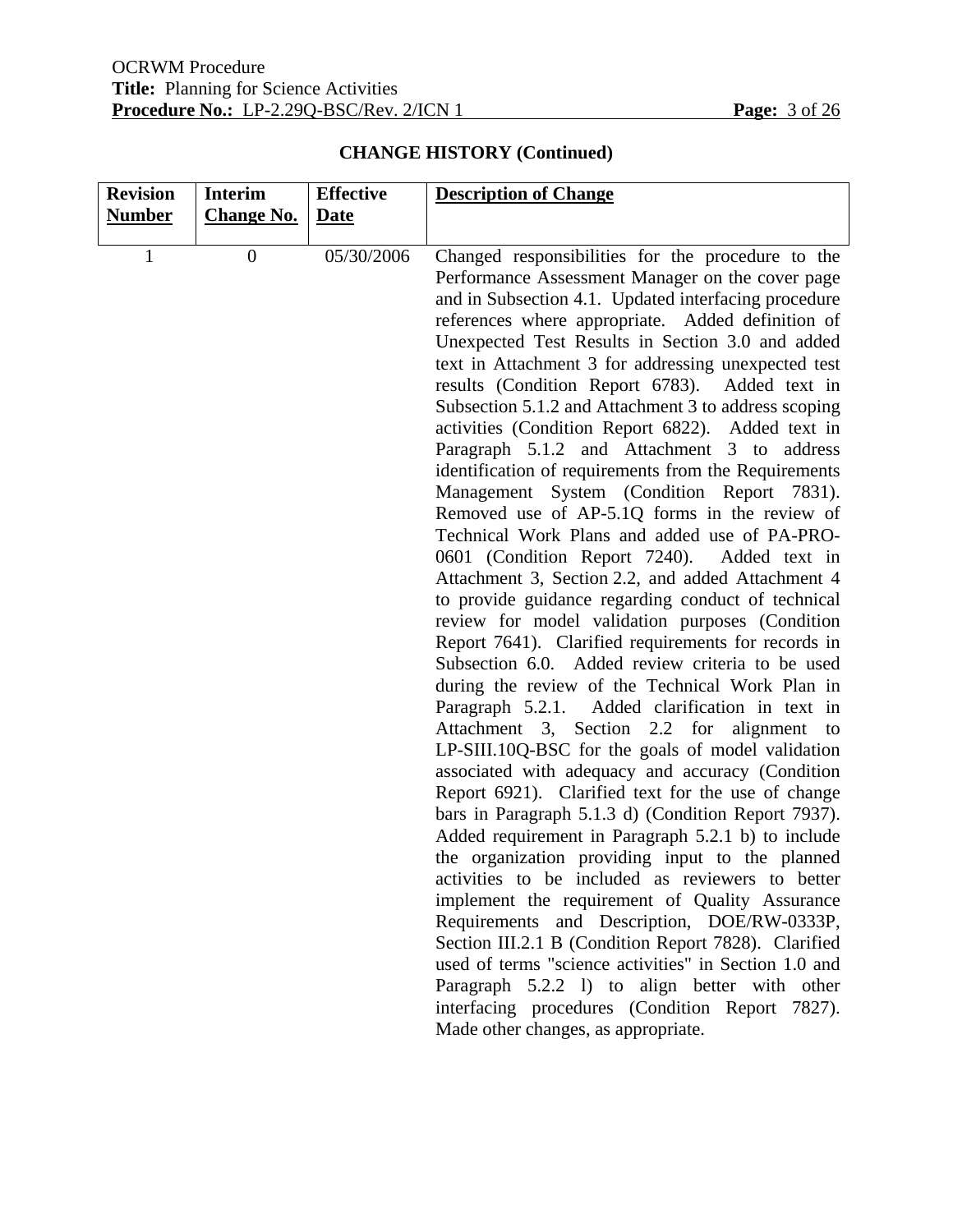| <b>Revision</b>  | <b>Interim</b>    | <b>Effective</b> | <b>Description of Change</b>                                                                                                                                                                                                                                                                                                                                                                                                                                                                                                                                                                                                                                            |
|------------------|-------------------|------------------|-------------------------------------------------------------------------------------------------------------------------------------------------------------------------------------------------------------------------------------------------------------------------------------------------------------------------------------------------------------------------------------------------------------------------------------------------------------------------------------------------------------------------------------------------------------------------------------------------------------------------------------------------------------------------|
| <b>Number</b>    | <b>Change No.</b> | <b>Date</b>      |                                                                                                                                                                                                                                                                                                                                                                                                                                                                                                                                                                                                                                                                         |
| $\overline{0}$   | $\overline{2}$    | 09/19/2005       | Interim change for clarification of expectations for<br>model validation justification in Attachment 2,<br>Subsection 2.2 of the Technical Work Plan Content to<br>better align with Quality Assurance Requirements<br>Description, DOE/RW-0333P, requirement<br>and<br>Supplement III.2.6.F.1 (Condition Report 4986) and<br>made minor text clarification in use of terms in<br>Attachment 3.                                                                                                                                                                                                                                                                         |
| $\boldsymbol{0}$ | 1                 | 07/18/2005       | Interim Change Notice to correct applicability<br>statement in the second paragraph of Section 2.0<br>associated with the use of Scientific Investigation<br>Test Plans (reference Condition Report 6073), to<br>interfacing procedure<br>reference<br>from<br>update<br>AP-SV.1Q to LP-SV.1Q-BSC, and to update<br>reference titles.                                                                                                                                                                                                                                                                                                                                   |
| $\overline{0}$   | $\overline{0}$    | 01/17/2005       | Initial issue. Supersedes AP-2.27Q, Planning for<br>Activities.<br>Changed to<br>incorporate<br>Science<br>Document Action Requests D21155 (to support the<br>Procedure<br>Line<br>Administrative<br>Procedure<br>to<br>Conversion Initiative to transition all pre-approved<br>Administrative<br>Procedures<br>Bechtel<br><b>SAIC</b><br>to<br>Company, LLC Line Procedures in accordance with<br>Bechtel Interoffice Memorandum No. 1116043940<br>date 11/30/04), D21331 (change reference from<br>AP-2.12Q to LP-2.12Q-BSC), D21402 (change<br>reference from AP-PMC-005 to LP-PMC-026-BSC),<br>and D22354 (change reference from AP-SIII.1Q to<br>LP-SIII.11Q-BSC). |

# **CHANGE HISTORY (Continued)**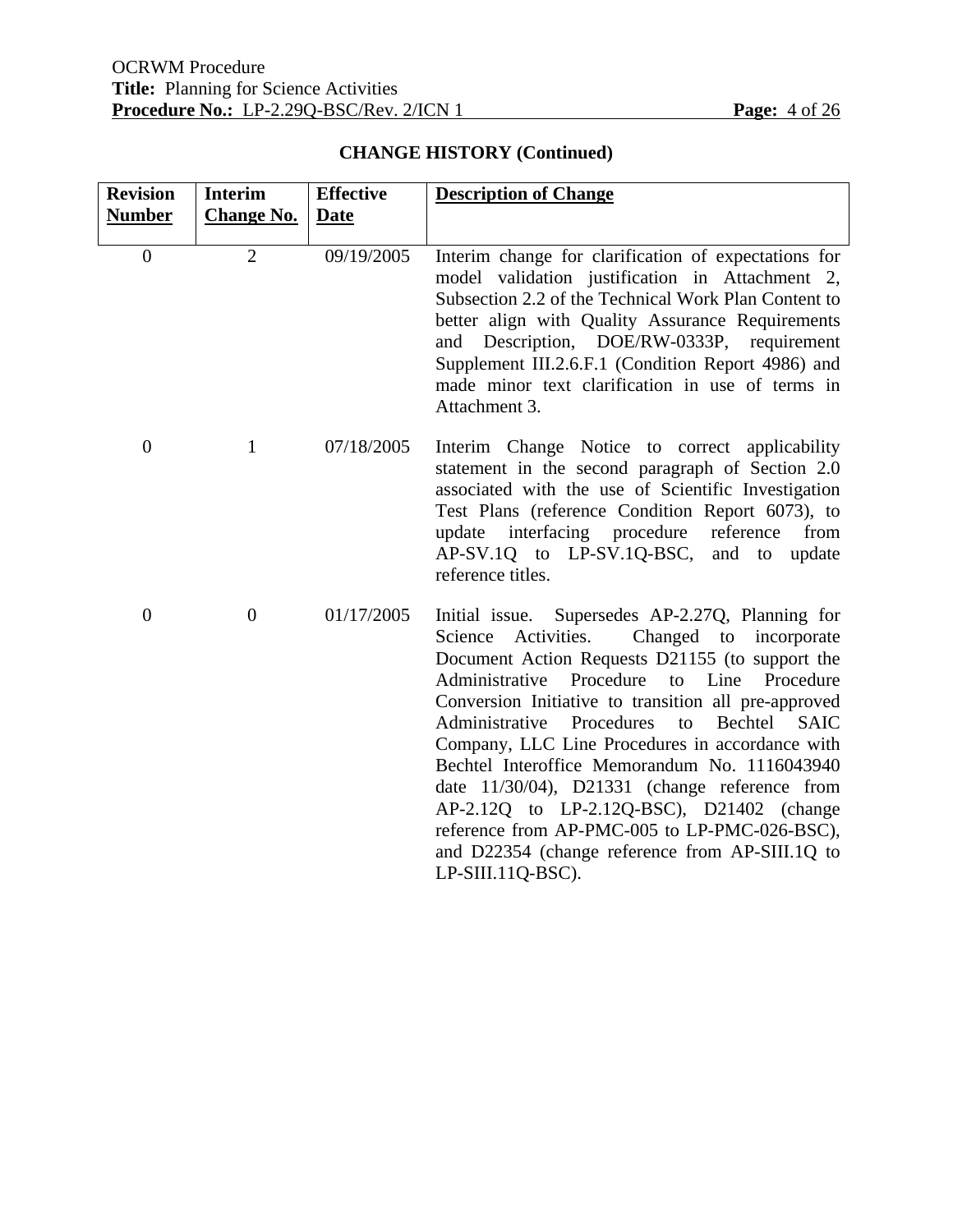# **1.0 PURPOSE**

 This procedure establishes responsibilities and process for preparation, review, approval, revision/cancellation, and distribution of work plans for scientific investigation activities, including modeling, scientific laboratory and field testing activities, scientific analyses, and other science related documents and technical products. Plans for other activities may be completed in accordance with the requirements of this procedure, as directed by management.

# **2.0 APPLICABILITY**

 This procedure applies to individuals who prepare, revise, review, or approve plans for science activities.

 Existing work plans (technical work plans) developed and approved under a prior version of this procedure are not required to be revised to comply with the requirements of this revision. Any future changes to work plans will be developed and approved using the requirements of the most current version of this procedure.

 This procedure does not apply to administrative and support activities that may be associated with the subject scientific activities. Examples of such activities include:

- Infrastructure and support activities that are governed by other implementing procedures (e.g., document control, records management, procedure development, procurement, and configuration management)
- Program Management and Integration overhead accounts; management and oversight activities
- Human resource-related activities, such as personnel performance appraisals, personnel placement, and employee assistance
- Programmatic, cost estimating, and project control activities, such as financial, resource, program, cost, and schedule planning and monitoring
- Oral and written reports of work status (e.g., weekly and monthly reports or presentations)
- Administration activities, such as facilities/space management, motor pool operations, reprographics services, mail services, telecommunications, supplies, and recycle management.

 For work activities performed by a subcontractor, the requirements for a Technical Work Plan (TWP) shall be identified in the procurement document scope of work, as applicable.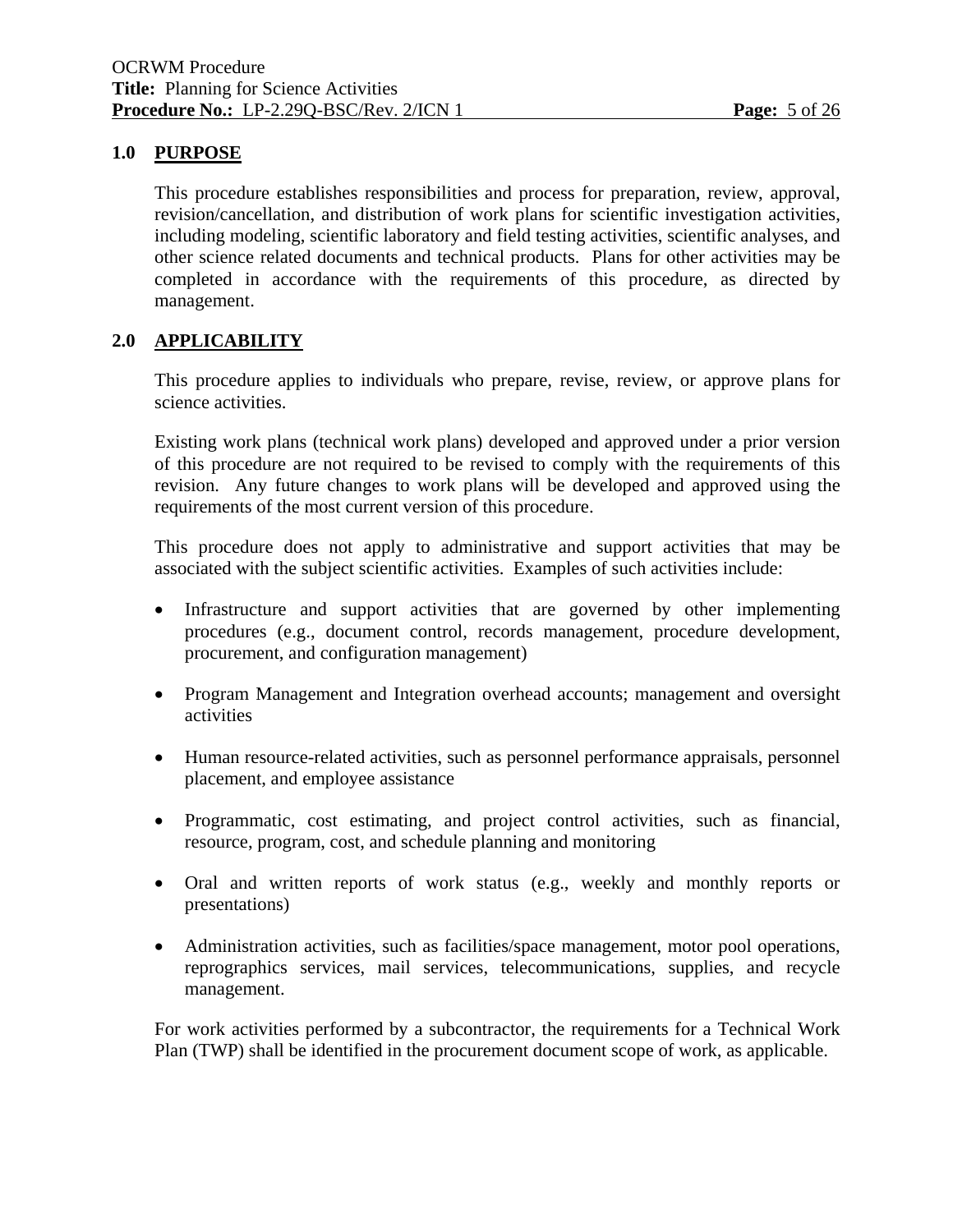### **3.0 DEFINITIONS**

- **3.1** *Activity*–An organized or supervised action performed to complete a specific task or function (e.g., modeling, scientific analyses, scientific testing, or preparation of documents/products).
- **3.2** *Continuous Use Software*–Any software employed on an uninterrupted basis, such as data acquisition software used to collect data and/or process control software used to take some action based on the data.
- **3.3** *Field Testing*–Any testing activity that requires site preparation (e.g., excavation and surface or subsurface drilling), instrumentation, and subsequent observation or measurement to collect data or information to support project work activities.
- **3.4** *Higher Level Planning*–Documents that identify the requirements and overall work scope that is to be passed on to sub-organizations tasked with implementing the work scope.
- **3.5** *Independent Technical Reviewer*–As used in this procedure in Paragraph 5.2.2, a qualified individual other than the TWP Manager technically competent in the subject area of the document undergoing review responsible for confirming the adequacy, accuracy, and completeness of TWPs supporting scientific analyses and models.
- **3.6** *Laboratory Testing*–A non-field testing activity that uses laboratory methods, techniques, and equipment to collect data or information to support project work activities.
- **3.7** *Level of Confidence*–Assigned to models based on the effect that model uncertainty could have on estimates of mean annual dose (of radiation). The level of confidence required for a model is linked to the importance of the model (Attachment 1, Levels of Model Importance, Validation, and Confidence).
- **3.8** *Level of Model Importance*–Determined by the model's relative impact on the potential performance of the repository system (Attachment 1, Levels of Model Importance, Validation, and Confidence) and linked to the required level of confidence. Models that are more important require more extensive validation documentation and less important models.
- **3.9** *Level of Validation*–A consequence based on the level of importance assigned to the model. Validation and confidence-building are synonymous.
- **3.10** *Lower Level Planning*–Documents that provide specific details needed to perform a portion of the larger work scope identified in higher level planning.
- **3.11** *Model Validation*–A process used to establish confidence that a mathematical model and its underlying conceptual model adequately represent with sufficient accuracy the phenomenon, process, or system in question.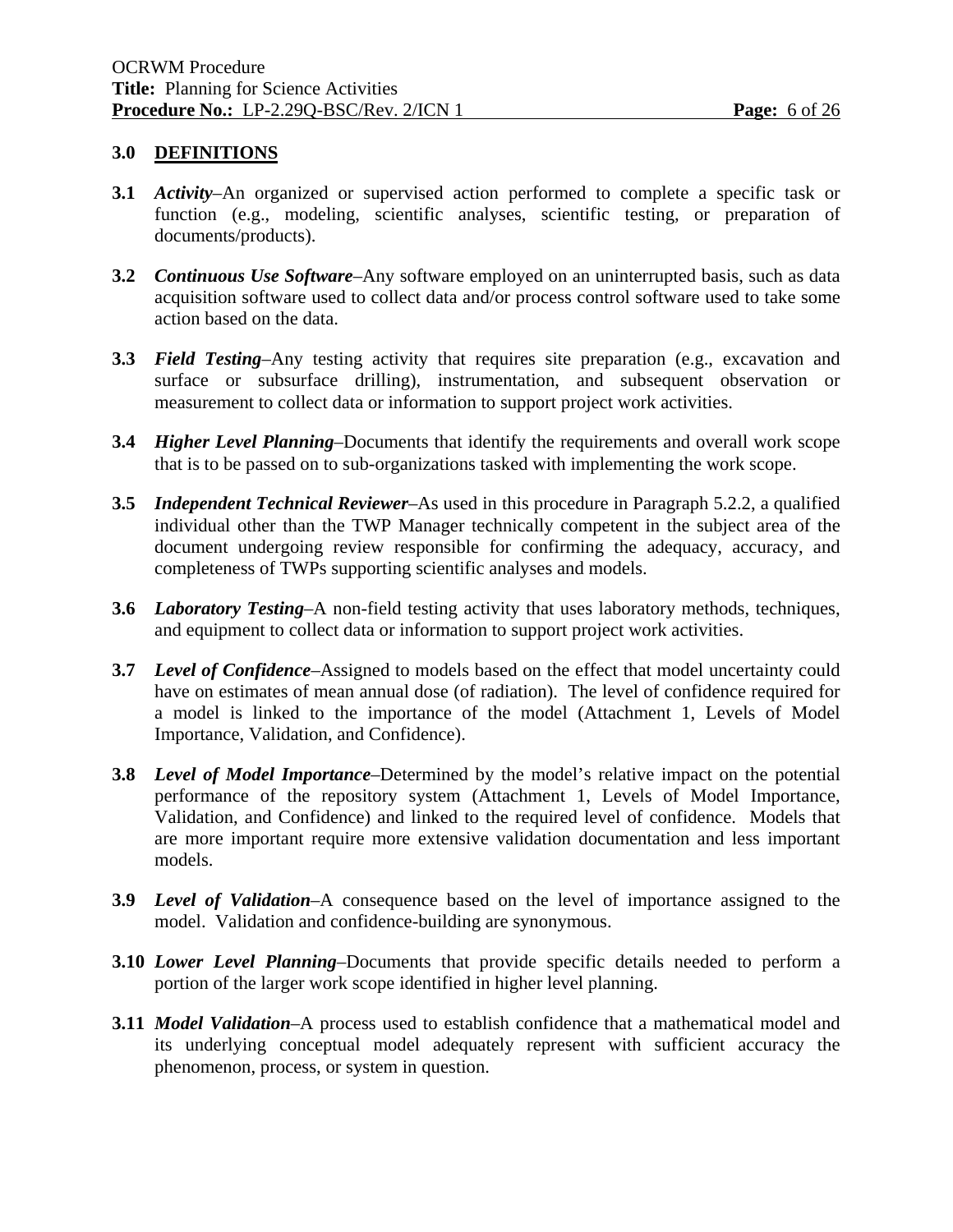$\mathbf{p}_{\alpha}$ 

- **3.12** *Occurrence of Off-Normal Events*–Unplanned event occurring during the test that could have an impact on the testing results such as seismic activity, rock falls, or other phenomena.
- **3.13** *Pre-Test Prediction*–Development of a predictive model(s), analysis, or calculation(s) undertaken in advance of conducting a scientific testing activity in order to predict or forecast the expected test results or outcomes for subsequent comparison against actual test results or outcomes.
- **3.14** *Scientific Investigation*–An analysis consisting of an explanation, observation, identification, description, or experimental study either of natural phenomena or of engineered materials that describe the postclosure repository system or its performance.
- **3.15** *Technical Work Plan (TWP)*–A lower-level planning document for an activity, or a logical grouping of related activities described and controlled by higher level planning.
- **3.16** *Unanticipated Test Conditions*–Differences between the test environment and test equipment configuration defined in the TWP and the observed conditions.
- **3.17** *Unexpected Test Results*–Parameter values obtained from measurements or observations that meet the definitions of unexpected test results as documented in the TWP.

#### **4.0 RESPONSIBILITIES**

- **4.1** The Manager, Lead Laboratory Interface, is responsible for the preparation, change, and approval of this procedure.
- **4.2** The following organizations or positions are responsible for activities identified in Section 5.0 of this procedure:
	- a) Responsible Manager
	- b) TWP Manager
	- c) Independent Technical Reviewer

#### **5.0 PROCESS**

 Acronyms and abbreviations used in this procedure are defined in Attachment 2, Acronyms and Abbreviations.

#### **PROCESS OUTLINE**

| rage |
|------|
|      |
|      |
|      |
|      |
|      |
|      |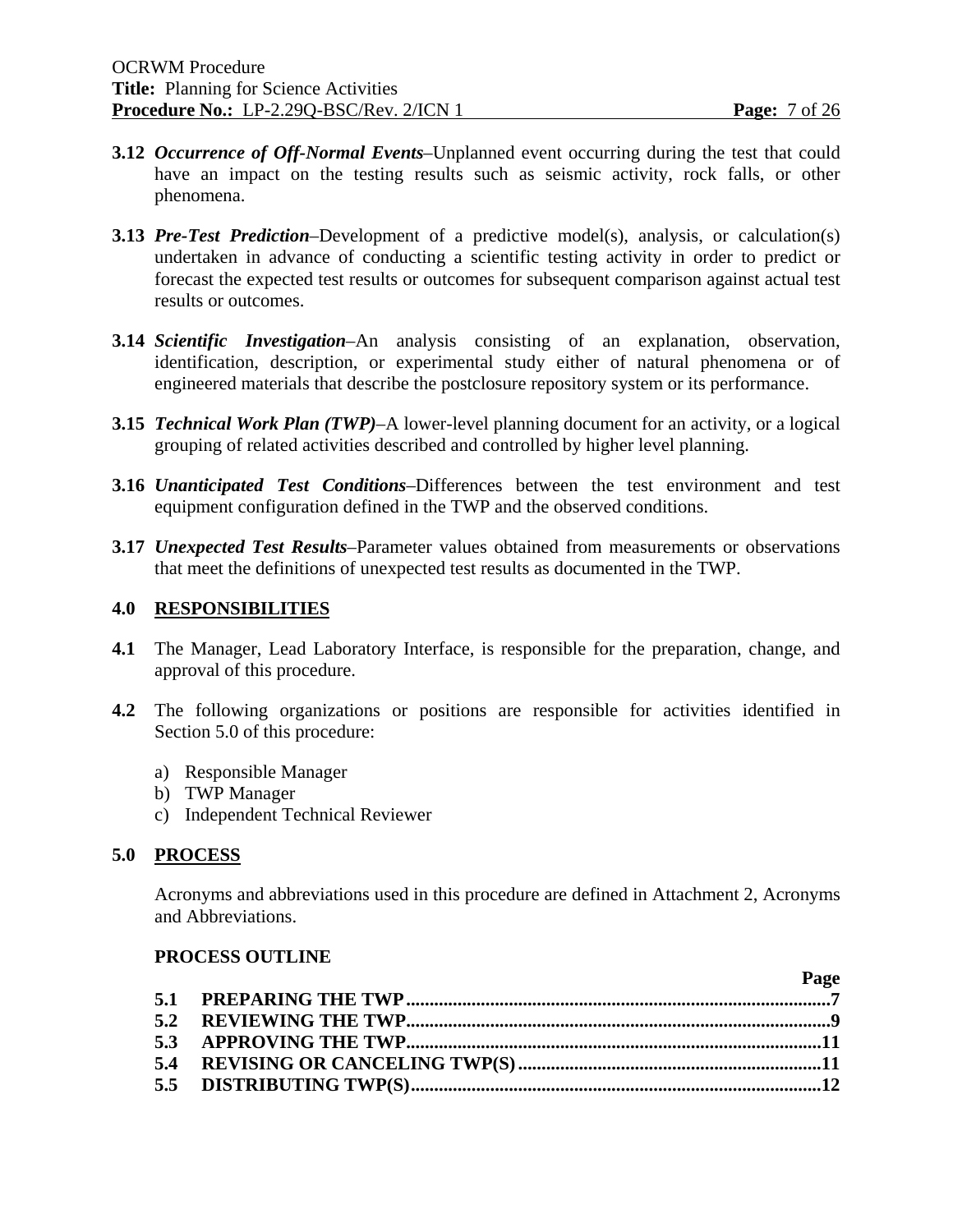#### **5.1 PREPARING THE TWP**

#### **5.1.1 Responsible Manager**:

- a) Review the higher level planning (i.e., Integrated Project Schedule milestone, baseline, and strategic planning documents). Ensure TWP(s) are prepared for scientific investigation activities. TWPs may control a single activity or multiple related activities.
- b) Identify requirements allocated to the work plan activities that will be included in the TWP as obtained from the Requirements Management System (RQ-PRO-1000, *Managing Requirements*).
- c) If scoping activities are needed to assist in the development of the scientific approach or the choice of technical methods for activities described in the TWP, these activities may be conducted prior to approval of the TWP. These scoping activities shall be described in Section 1 of the TWP, Work Scope, as a separate section entitled "Description of Scoping Activities." Include a description of the controls that will be applied to the scoping activities. For those scoping activities that are carried forward into the technical product, ensure that adequate documentation is included to support the qualification status of the activities, as appropriate.
- d) Assign a TWP Manager (the Responsible Manager may perform the responsibilities of the TWP Manager).
- e) For any TWP that specifies use of U.S. Geological Survey (USGS) resources, coordinate with and obtain TWP approval from the USGS Technical Project Officer (TPO) or designee.

#### **5.1.2 TWP Manager**:

 Searching the Lessons Learned Notification database in Lotus Notes for applicable lessons learned is recommended when developing work plans, and when developing lessons learned regarding work plans, as appropriate.

- a) For activities that use electronic media to store or manipulate information, complete an evaluation in accordance with IT-PRO-0009, *Control of the Electronic Management of Information*. An IT-PRO-0009 evaluation may control a single activity or multiple related activities.
- b) If applicable, initiate an Environmental Baseline Review with Environmental, Safety and Health, in conjunction with AP-EM-010, *Environmental Baseline Review*.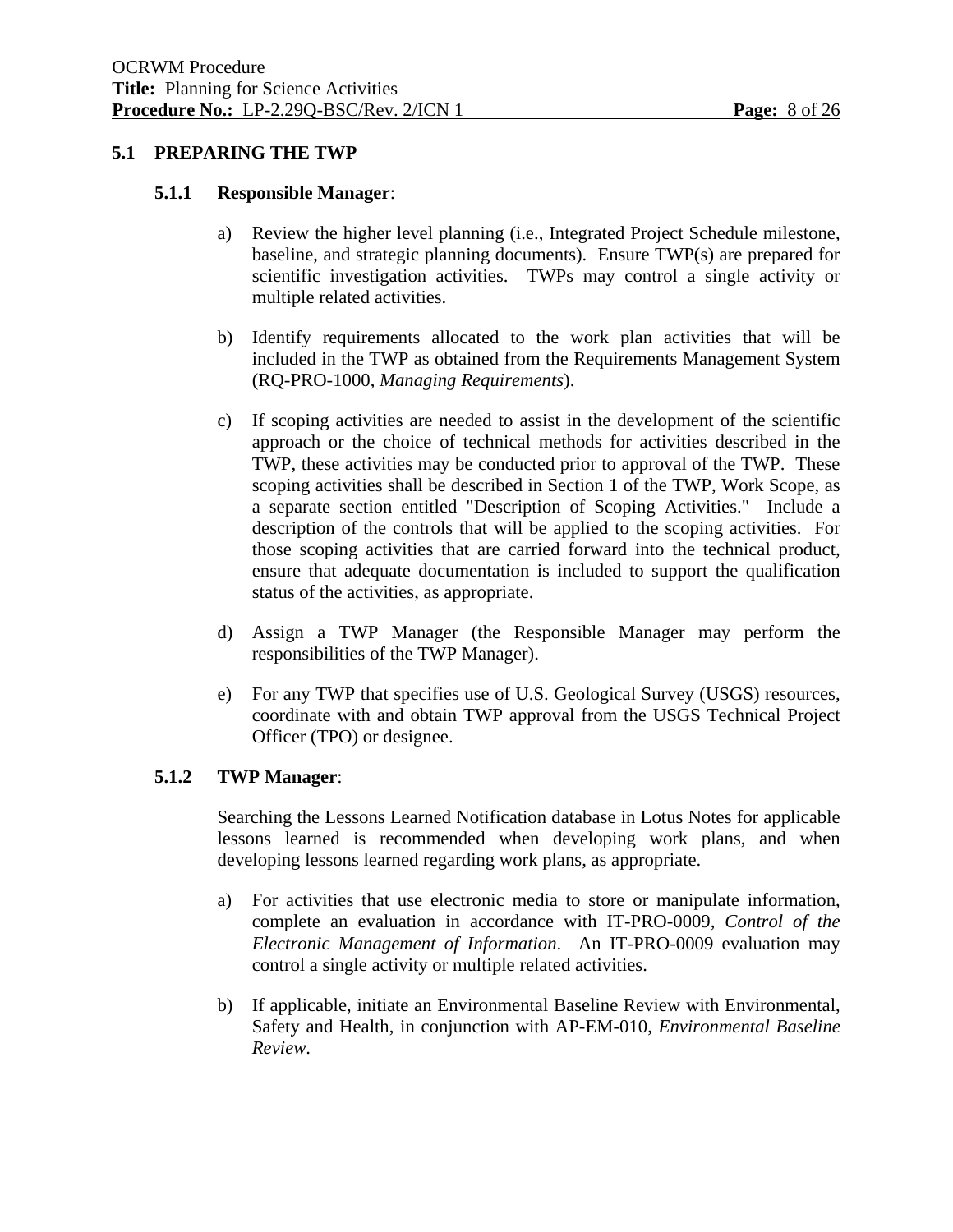- c) Obtain a document identifier (DI) sequence number from Document Control in accordance with RM-PRO-2001, *Document Control*. Place the DI number, along with the revision indicator, on the cover sheet and on each page of the TWP.
- d) Prepare or revise the TWP using Attachment 3, TWP Content, for information on content that the TWP needs to address. The standardized template in the Office of Civilian Radioactive Waste Management (OCRWM) Style Manual on the BSC Intranet is the recommended format.
	- 1) If appropriate, assign the task of preparing portions of the draft TWP to principal investigators, scientific investigation integrators, model developers, work scope managers, or other staff members to ensure needed detail is included in the TWP. The TWP Manager is responsible for the integration and completeness of the TWP when multiple contributors assist in developing the TWP.
	- 2) For Interim Change Notices (ICNs) to approved TWPs, place black vertical lines (change bars) in page margins to identify the locations of changes. For revisions to approved TWPs (i.e., the revision number increases), place black vertical lines in page margins to identify location of changes, if the number of changes makes this practical. Change bars are not required when the TWP has been substantially rewritten.
	- 3) For TWPs that plan model development activities, determine the appropriate times during the model development process for the Responsible Manager to review model validation quality issues with the model report Originator, Checker, and Independent Technical Reviewer. Document the schedule for these reviews in the applicable TWP that governs the modeling activities.

# **5.2 REVIEWING THE TWP**

#### **5.2.1 TWP Manager**:

- a) Prepare a review package for the draft TWP that includes the completed IT-PRO-0009 evaluation. The organization requesting the review shall make pertinent background information or data available to the reviewers if the information is not readily available.
- b) Initiate a review of the TWP in accordance with PA-PRO-0601, *Document Review*.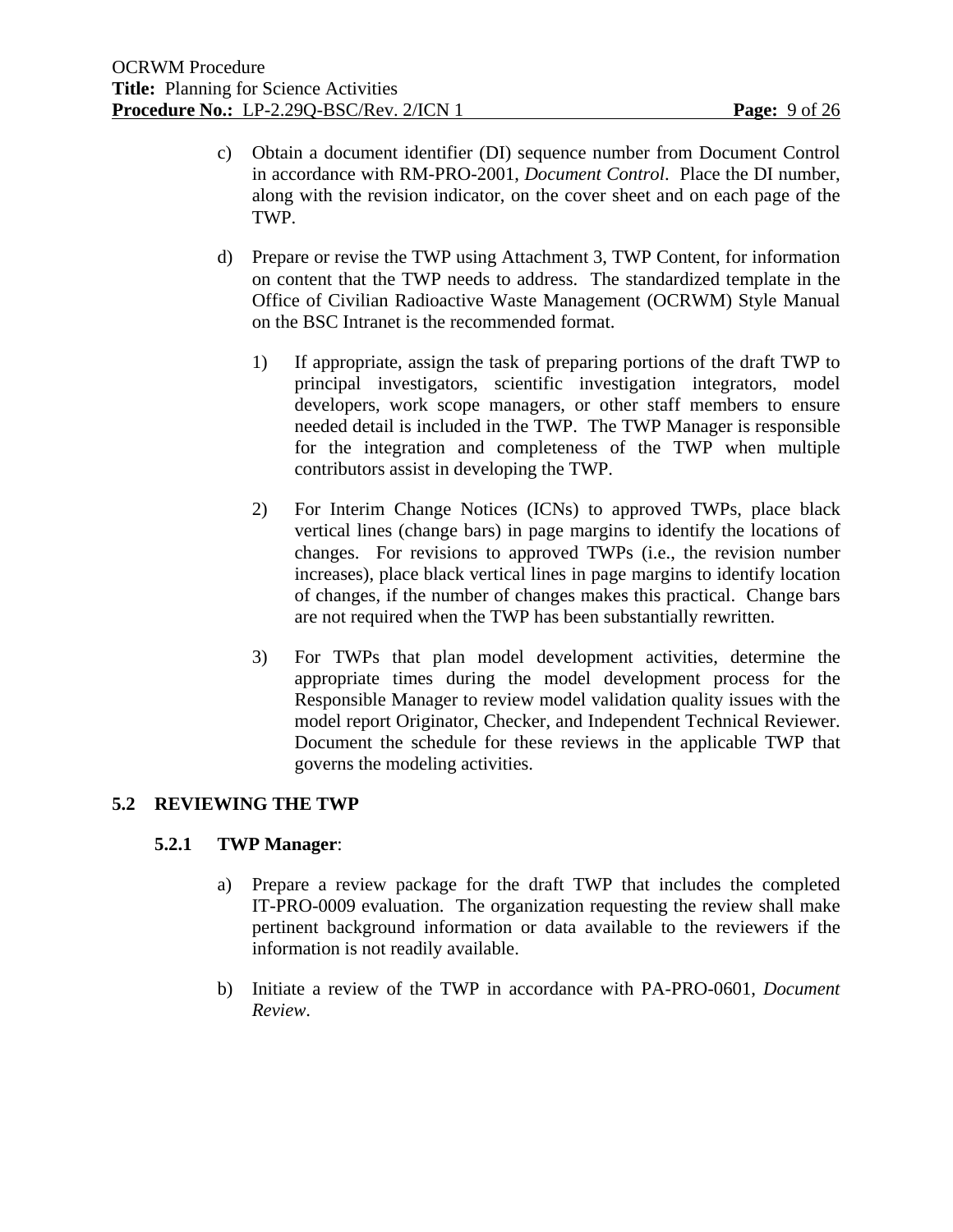- 1) Include the BSC Quality Engineering Representative, implementing organizations, organizations providing input to the planned activities, and customer organizations in the review. Include the USGS TPO in reviews of draft TWPs involving USGS resources. Designate an Independent Technical Reviewer for reviews of TWPs for scientific analyses and models.
- 2) Review criteria established (PA-PRO-0601) for the TWP shall include as a minimum:
	- TWP content complies with Attachment 3.
	- Information in the TWP is applicable to the TWP's intended purpose.
	- Information in the TWP is technically adequate and complete in the context of the TWP's intended purpose.
	- Information in the TWP is correct (e.g., identification of applicable procedures and implementing documents, equipment needed for testing, and interfacing organizations).
	- Results of activities described in the TWP will be sufficiently accurate for their intended purpose and use.
- 3) Individuals other than the preparer shall perform the review. Reviewers shall be technically competent in the subject area of the document being reviewed.

#### **5.2.2 Independent Technical Reviewer**:

Review TWPs in accordance with Paragraph 5.2.1 to determine:

- 1) Whether the implementing procedure(s) identified is appropriate for developing the product(s) (e.g., models and model documentation are developed in accordance with LP-SIII.10Q-BSC, *Models*; scientific analyses and calculations developed in accordance with LP-SIII.9Q-BSC, *Scientific Analyses*; scientific activities documented in accordance with PA-PRO-0304, *Scientific Notebooks*; and scientific technical reports developed in accordance with PA-PRO-0313, *Technical Reports*)
- 2) Whether the intended use for the product has been identified
- 3) Whether the needed level of confidence has been identified for the model(s) and if the level of confidence is appropriate for the intended use of the model(s)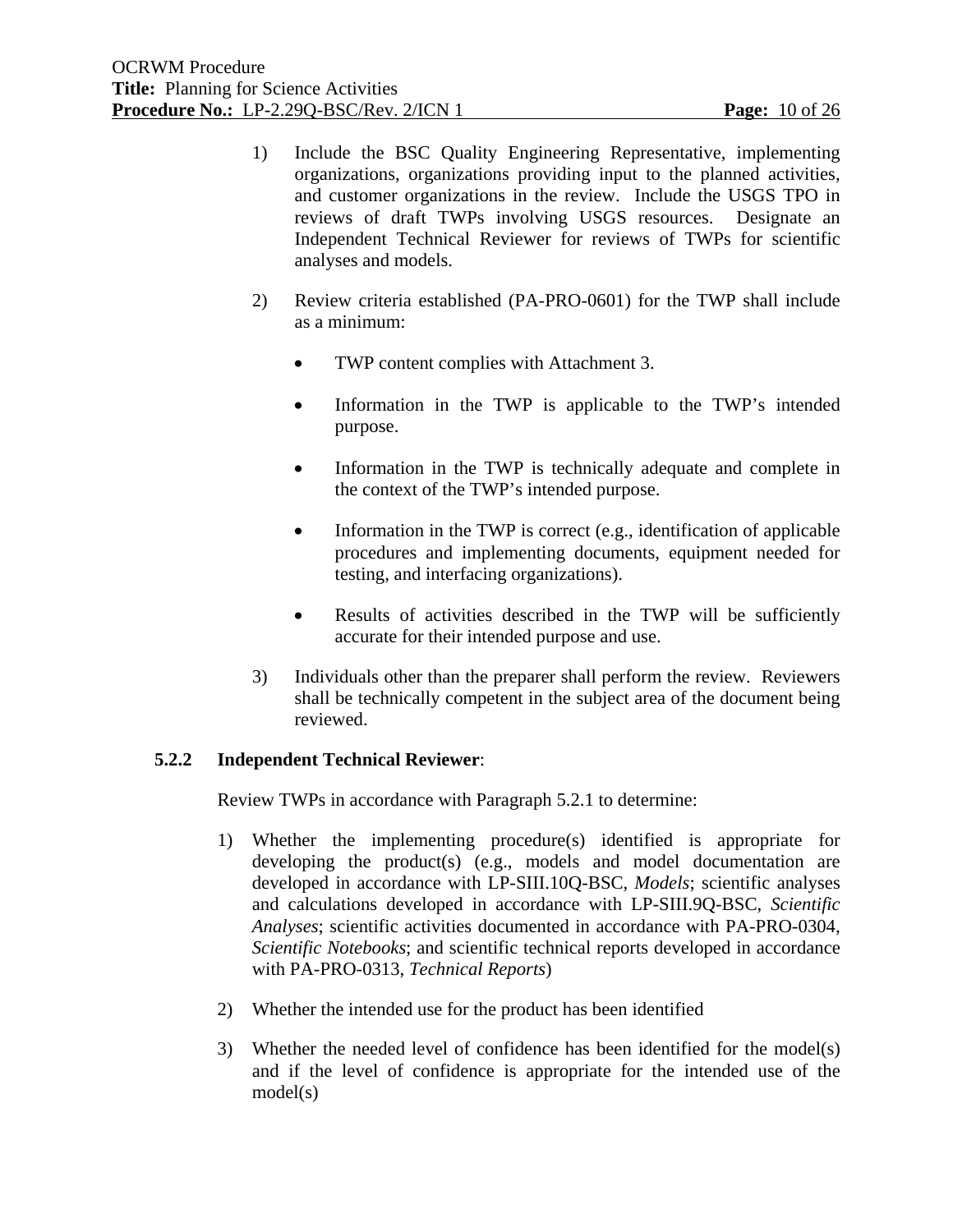- 4) Whether model validation plans are adequate and appropriate to obtain the level of confidence required by the model's relative importance to the potential performance of the repository system
- 5) Whether validation criteria are identified for modeling activities, and are appropriate for the intended use and for the level of confidence to be obtained for the model
- 6) Whether an appropriate level of detail has been provided for scientific testing to support performance to conduct the activity in the field or laboratory.

# **5.2.3 TWP Manager**:

- a) Document responses to comments, including rationale for not including or partially including comments.
- b) Modify the review draft of the TWP to reflect resolution of comments to be addressed.
- c) Obtain reviewers' acceptance of comment responses.
- d) Elevate any unresolved comments to the next level(s) of management of the TWP Manager and reviewers until resolution is achieved, and document the resolution.

# **5.3 APPROVING THE TWP**

#### **TWP Manager**:

- a) Prepare the final TWP.
- b) Sign and date the TWP, indicating approval.
- c) Obtain the signature and date of the USGS TPO, if required, or state "not applicable."
- d) Obtain the signature and date of the Responsible Manager.

# **5.4 REVISING OR CANCELING TWP(S)**

#### **5.4.1 Responsible Manager**:

 Review any proposed changes to determine if there is a change to the baseline and/or a need for a revision or ICN to the TWP(s). Minor changes (i.e., no significant changes in work scope and/or conceptual approach) do not require a revision or ICN to the TWP but may be documented in the technical product described in the TWP.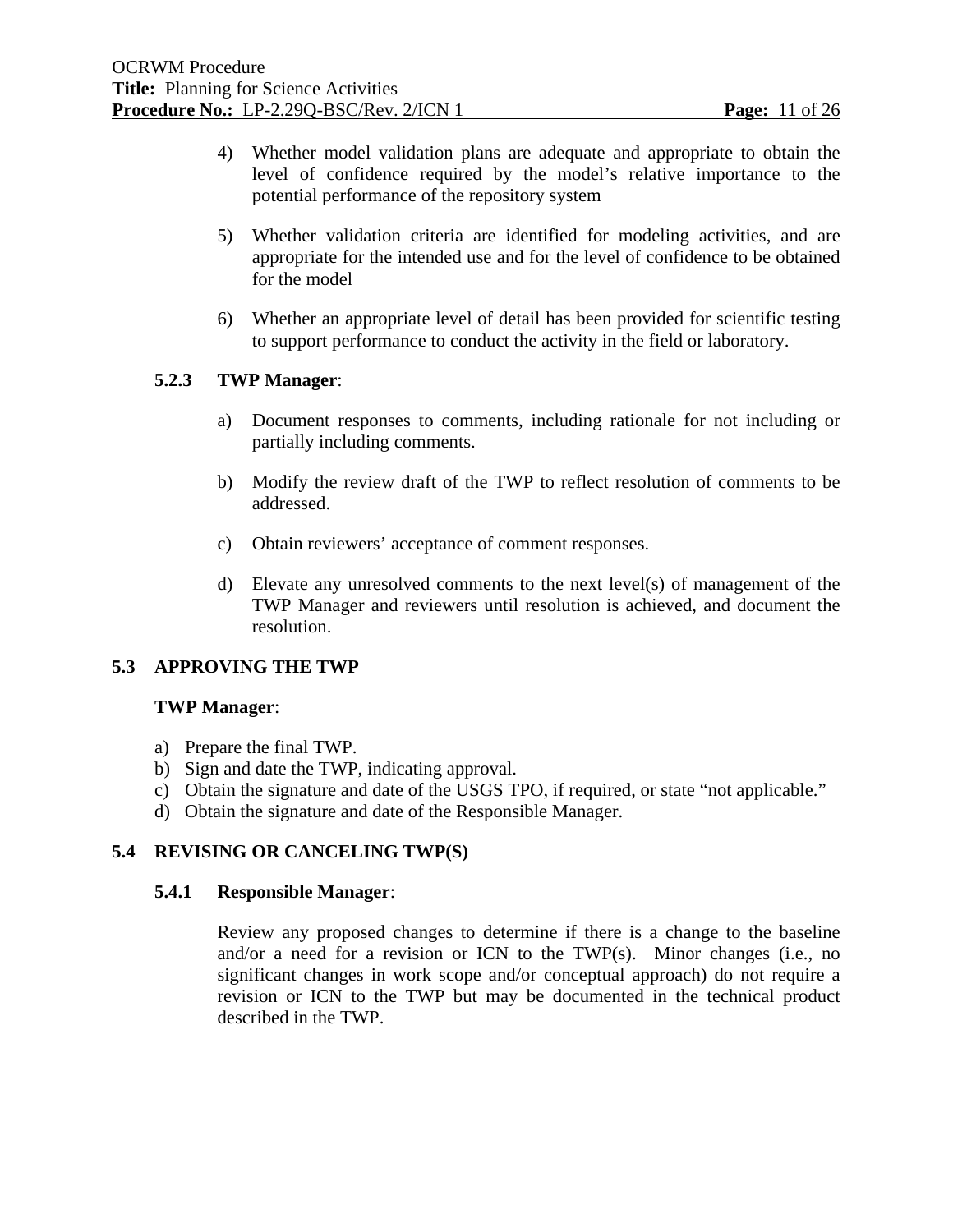# **5.4.2 TWP Manager**:

- a) Revise or ICN the TWP(s) in accordance with Subsections 5.1 through 5.3, as applicable. No more than five ICNs shall be issued against a TWP revision.
	- 1) Work scope changes that are not the result of annual higher level planning and that impact the existing baseline shall be processed in accordance with PC-PRO-1080, *Baseline Change Control*.
	- 2) Initiate an Environmental Baseline Review in accordance with AP-EM-010 for any changes that impact the existing baseline.
- b) If desired and if the entire TWP is not being revised, use alphanumeric page designators (e.g., 10a) to avoid repaginating subsequent pages caused by the addition of text. If alphanumeric pagination is used, identify the alphanumeric page numbers inserted in the Change History for future accountability. For clarity, alphanumeric pagination should revert back to sequential page numbers in the next complete revision.
- c) If the work scope has been completed or has been deleted from the baseline in accordance with applicable procedures, cancel TWPs no longer relevant to the project in accordance with RM-PRO-2001. Obtain electronic mail acknowledgement from users prior to cancellation.

# **5.5 DISTRIBUTING TWP(S)**

#### **TWP Manager**:

Upon completion, revision, or cancellation of TWP(s):

- 1) Issue or cancel the TWP in accordance with RM-PRO-2001. Submit native files to Document Control when issuing or changing a TWP.
- 2) Submit records to the Records Processing Center in accordance with Section 6.0.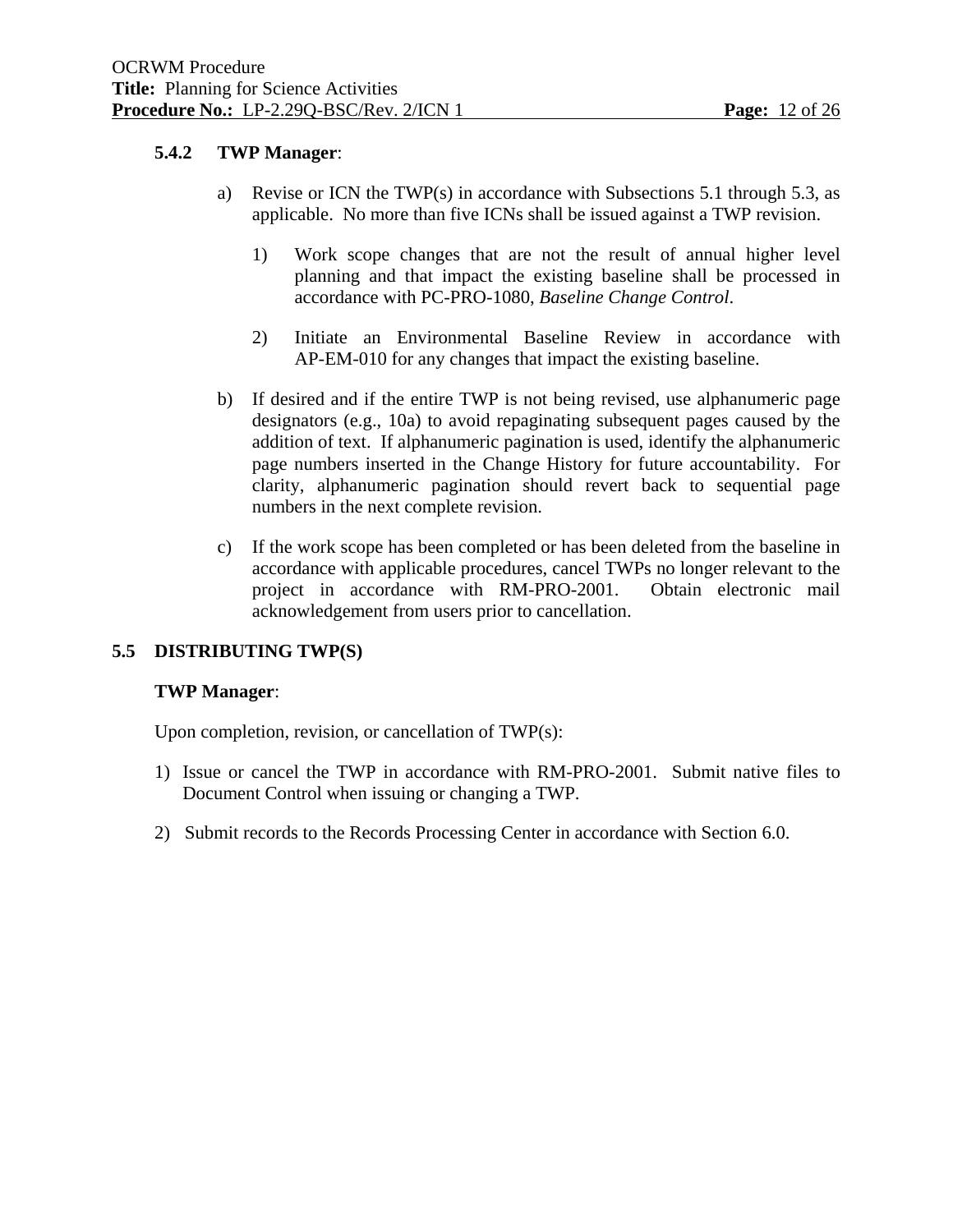#### **6.0 RECORDS**

 The records listed in Subsections 6.1 and 6.2 shall be collected and submitted to the Records Processing Center in accordance with AP-17.1Q, *Records Management*, as individual records or included in a records package, as specified.

#### **6.1 QA RECORDS**

NOTE: The TWP may have a QA designator or a discussion of the applicability of the QA program that indicates whether or not the document should be treated as a QA record.

To be submitted as part of the records package for a TWP that is related to an item or barrier that is important to safety or important to waste isolation:

Document Review Records generated by PA-PRO-0601

Records submitted by Document Control per RM-PRO-2001:

The approved TWP

#### **6.2 NON-QA LONG-TERM RECORDS**

 NOTE: The TWP may have a QA designator or a discussion of the applicability of the QA program that indicates whether or not the document should be treated as a QA record.

To be submitted as part of the records package for a TWP that is **not** related to an item or barrier that is important to safety or important to waste isolation:

Document Review Records generated by PA-PRO-0601

Records submitted by Document Control per RM-PRO-2001:

The approved TWP

To be submitted as part of the records package for each TWP:

 Draft TWP Comment sheets (including resolutions) generated by PA-PRO-0601 Documentation of decision of escalated comments generated by PA-PRO-0601

To be submitted as an individual record for each TWP, if applicable:

 Hard copy print out(s) of electronic mail acknowledgement(s) of TWP cancellation from users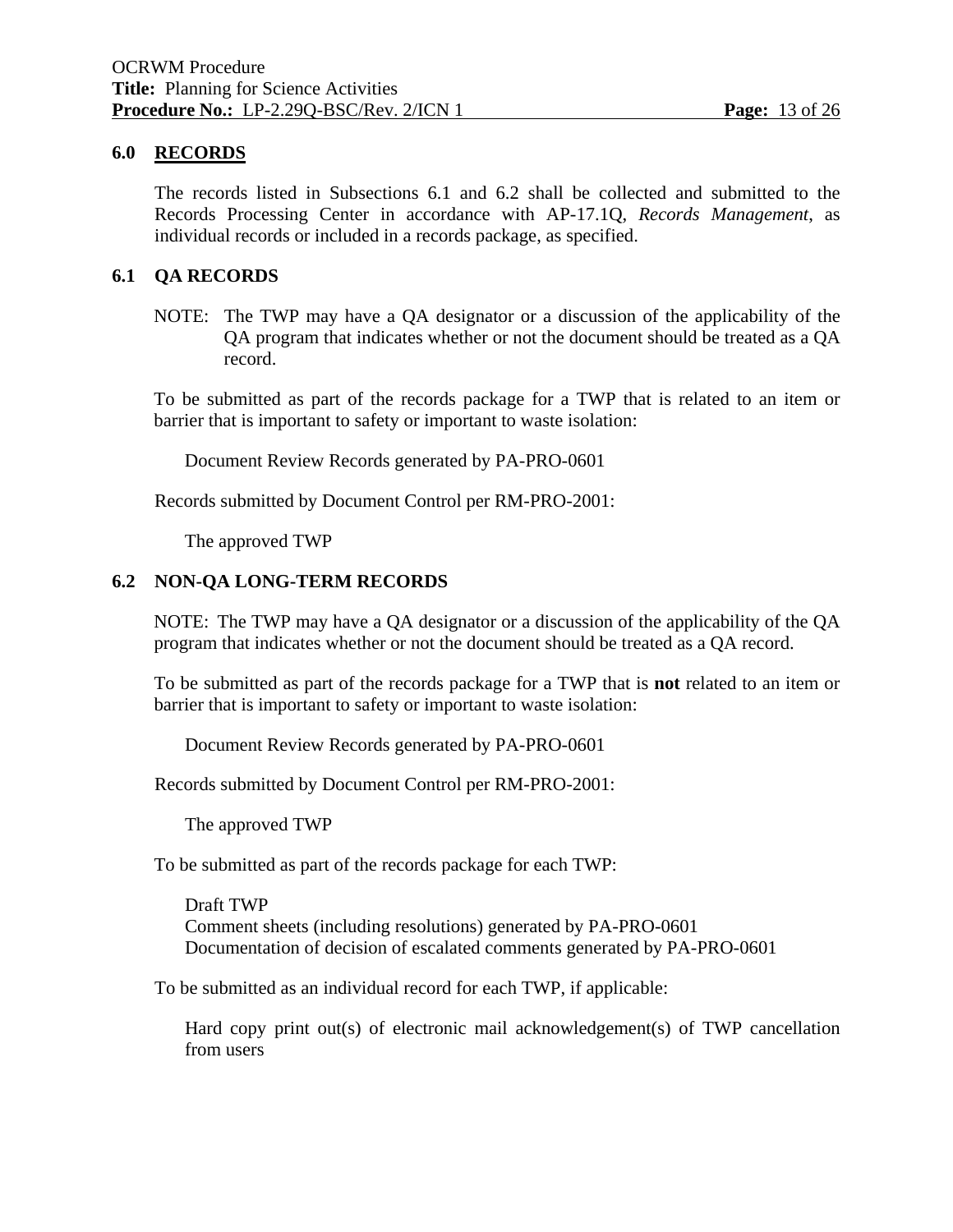# **6.3 NON-QA SHORT-TERM RECORDS (THREE YEARS OR LESS RETENTION)**

None

# **7.0 REFERENCES**

- a) AP-16.1Q, *Condition Reporting and Resolution*
- b) AP-17.1Q, *Records Management*
- c) AP-EM-010, *Environmental Baseline Review*
- d) AP-REG-009, *Reportable Geologic Condition*
- e) CO-PRO-1001, *Control of Measuring and Test Equipment*
- f) EG-PRO-3DP-G06B-00001, *Material Requisitions*
- g) EG-PRO-3DP-G06B-00002, *Subcontracts*
- h) EG-PRO-3DP-G04B-00057, *Technical Service Contracts*
- i) EG-PRO-3DP-G04T-00905, *Determination of Quality Levels*
- j) IT-PRO-0009, *Control of the Electronic Management of Information*
- k) IT-PRO-0011, *Software Management*
- l) LP-SIII.9Q-BSC, *Scientific Analyses*
- m) LP-SIII.10Q-BSC, *Models*
- n) PA-PRO-0201, *Peer Review*
- o) PA-PRO-0304, *Scientific Notebooks*
- p) PA-PRO-0313, *Technical Reports*
- q) PA-PRO-0601, *Document Review*
- r) PA-PRO-0803, *Requesting, Transferring, and Returning Yucca Mountain Project Specimens from the Sample Management Facility*
- s) PC-PRO-1080, *Baseline Change Control*
- t) RM-PRO-2001, *Document Control*
- u) RQ-PRO-1000, *Managing Requirements*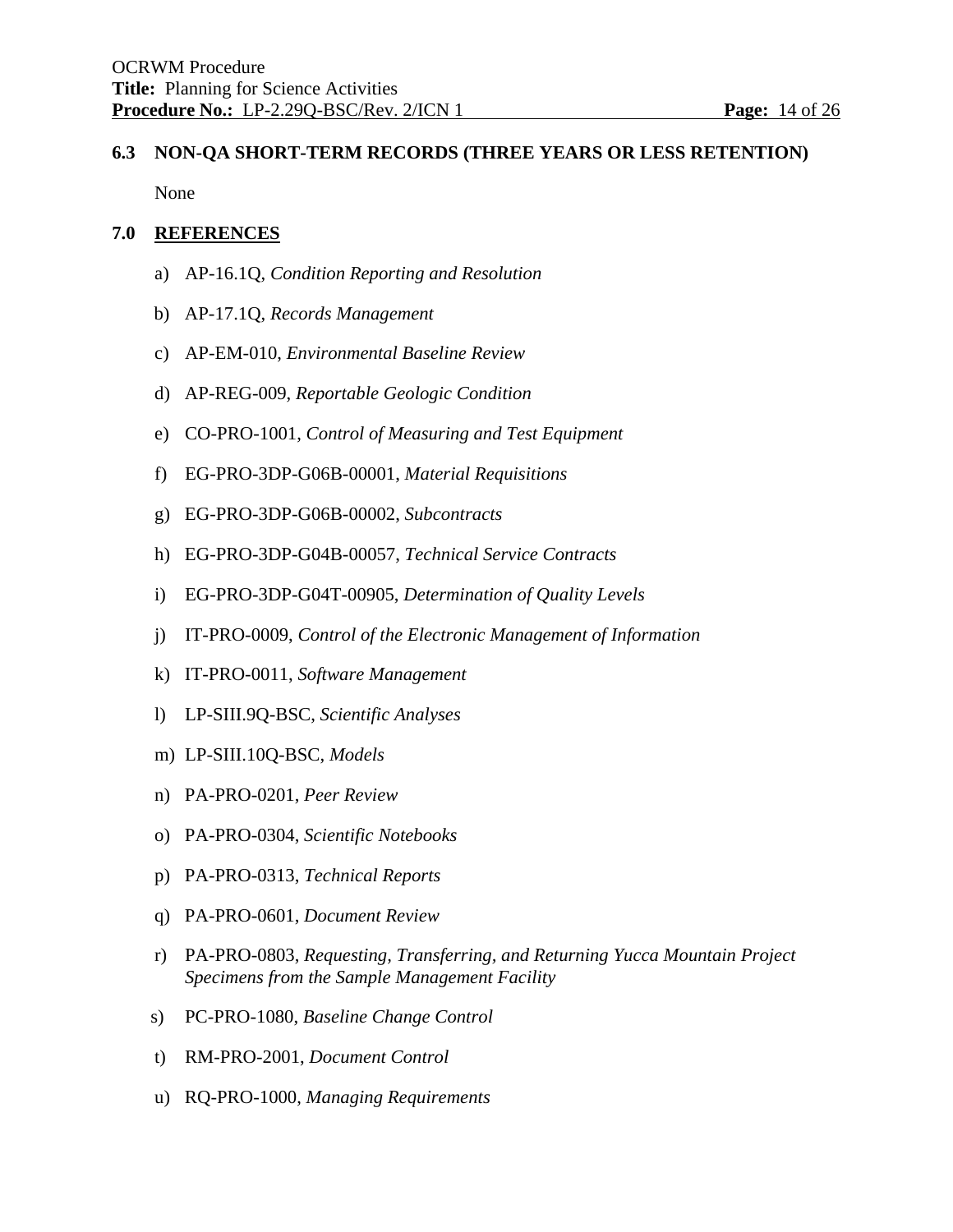- v) *Control of Agreements*, YMP-USGS-QMP-4.02
- w) *Procurement Actions*, YMP-USGS-QMP-4.01
- x) *Risk Information to Support Prioritization of Performance Assessment Models*, TDR-WIS-PA-000009
- y) Office of Civilian Radioactive Waste Management Style Manual. Current version. http://connect.ymp.gov/artman/publish/stylemanual.shtml

#### **8.0 ATTACHMENTS**

 Attachment 1 - Levels of Model Importance, Validation, and Confidence Attachment 2 - Acronyms and Abbreviations Attachment 3 - TWP Content Attachment 4 - Instructions for Technical Review for Purposes of Model Validation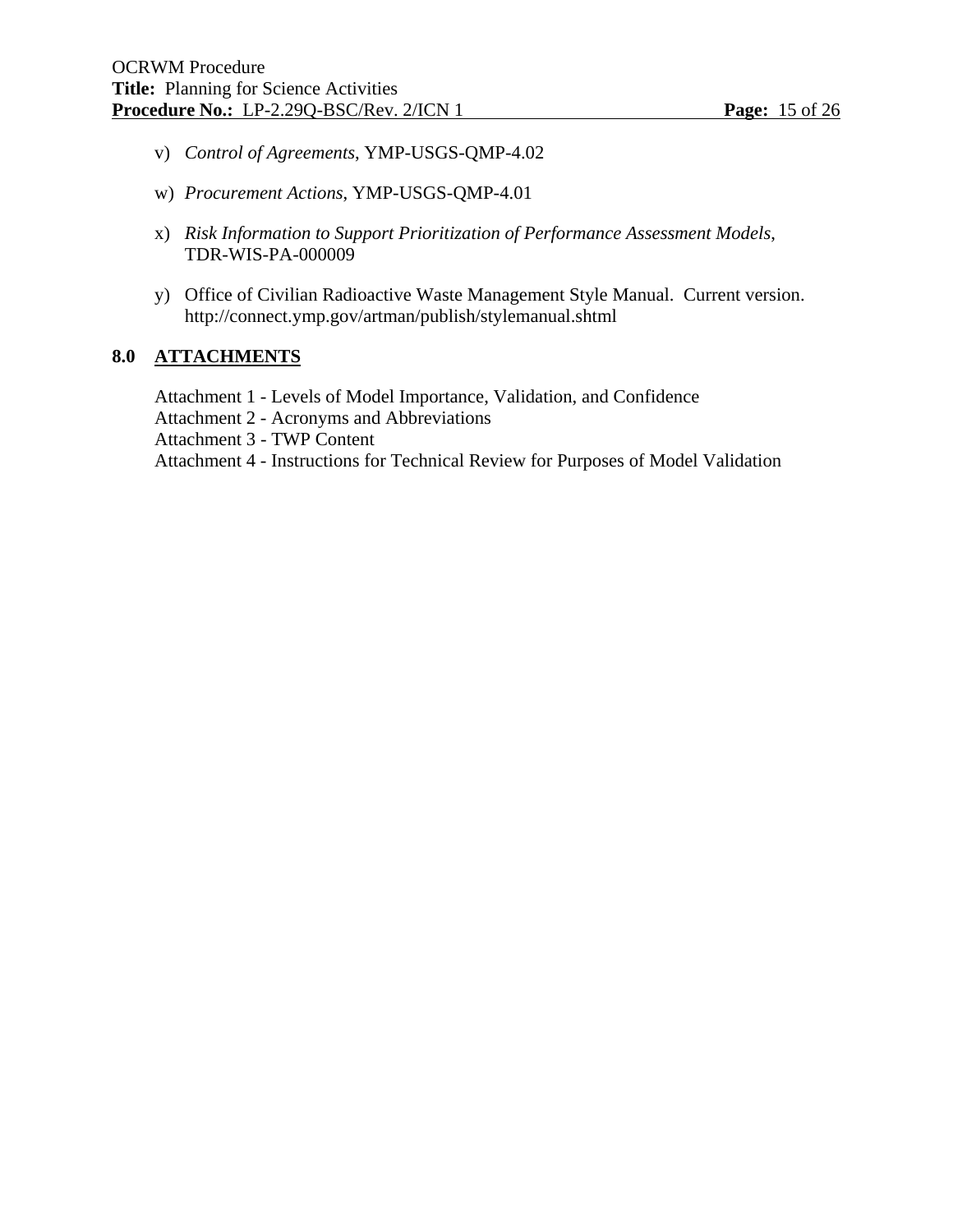#### **LEVELS OF MODEL IMPORTANCE, VALIDATION, AND CONFIDENCE**

This attachment describes three levels of model importance and corresponding validation guidelines commensurate with each level of model importance. The levels of model importance are based on total system performance assessment (TSPA) system sensitivity analyses and conclusions presented in *Risk Information to Support Prioritization of Performance Assessment Models*, TDR-WIS-PA-000009. Although this document was developed in support of the TSPA for Site Recommendation, the methodology used to determine the level of model importance and corresponding level of validation are generally applicable to the TSPA for License Application and should be used. The information presented is historical and was used as guidance for development of the models and analysis that support the TSPA for License Application. Table 1 summarizes the levels of model validation for each TSPA component model. It is important to note that models summarized in Table 1 are TSPA component models that provide input directly to the TSPA system model. Many project models do not provide input to the TSPA system model directly, but provide input or scientific bases to the component model. For these cases, the basis of association of the model to the component model shall be defined. The level of confidence for these supporting models should be consistent with the confidence level of the TSPA component model.

LP-SIII.10Q-BSC requires that TSPA model components be validated for their intended purpose and stated limitations, and to the level of confidence required by the component's relative importance to the potential performance of the repository system. Three levels of model validation are defined as follows, with the level of validation increasing with an increasing level of model importance ranging from low to moderate to high. Models whose variation could lead to a potentially significant effect on the estimate of mean annual dose (e.g., a change greater than 1 mrem/year) should receive a high or Level III model validation. Models whose variation could lead to moderate effect on estimate of mean annual dose (less than 1 mrem/year, but greater than 0.1 mrem/year) should receive Level II model validation. Level I validation is sufficient for models of less importance to the estimate of mean annual dose.

#### **Level I Validation**

Level I validation shall include, at a minimum, discussion of documented decisions and activities that are implemented during the model development process that build confidence and verify that a reasonable, credible, technical approach using scientific and engineering principles was taken to:

- a) Evaluate and select input parameters and/or data.
- b) Formulate defensible assumptions and simplifications.
- c) Ensure consistency with physical principles, such as conservation of mass, energy, and momentum.
- d) Represent important future state (aleatoric), parameter, and alternative model uncertainties.

Attachment 1 - Levels of Model Importance, Validation, and Confidence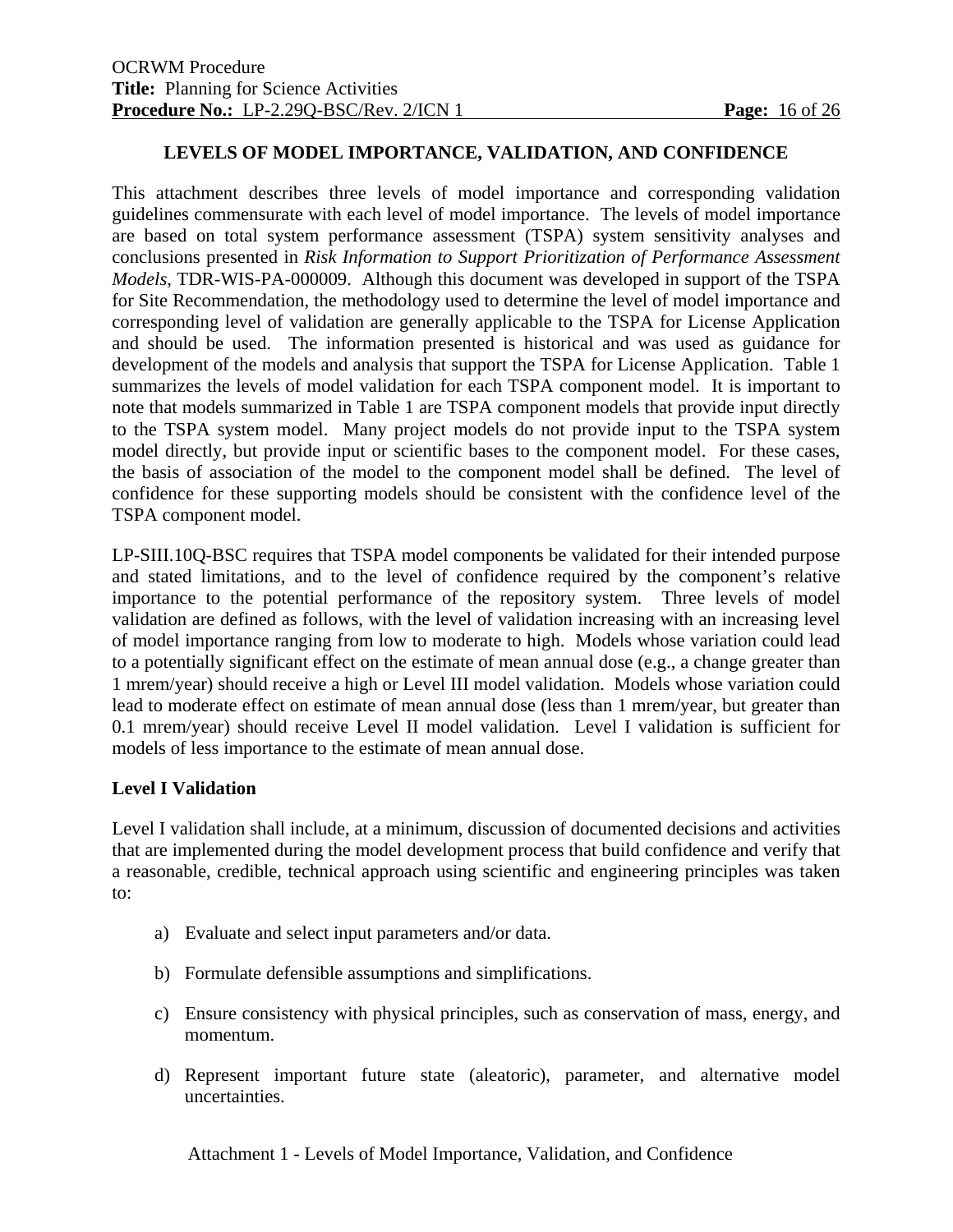- e) Ensure simulation conditions have been set up to span the range of intended use and avoid inconsistent outputs.
- f) Ensure that model predictions (performance parameters) adequately represent the range of possible outcomes, consistent with important uncertainties.

For post-model development model validation per LP-SIII.10Q-BSC, choose a single method described in Paragraph 5.3.2a) of LP-SIII.10Q-BSC, consistent with a model of limited importance to the mean annual dose.

# **Level II Validation**

Level II validation shall include Level I criteria a) through f) and a single post-model development model validation method described in Paragraph 5.3.2a) of LP-SIII.10Q-BSC, consistent with a model of moderate importance to mean annual dose. Document rationale for selection of post model development activities as described in Attachment 3.

# **Level III Validation**

Level III validation shall include Level II criteria and documentation that demonstrates model predictions are reasonably corroborated by at least two post-model development model validation methods described in Paragraph 5.3.2a) of LP-SIII.10Q-BSC.

Levels of model validation for each TSPA component model are summarized in Table 1.

| <b>Model Validation Area</b>             | <b>TSPA Component Model</b>                         | Level of<br><b>Validation</b> |
|------------------------------------------|-----------------------------------------------------|-------------------------------|
| Climate and Infiltration                 | Climate and Infiltration                            |                               |
| Unsaturated Zone Flow                    | Unsaturated Zone Flow                               |                               |
| Seepage into Emplacement Drifts          | Seepage into Emplacement Drifts                     |                               |
|                                          | <b>Invert Moisture and Chemistry</b>                |                               |
| In-Drift Moisture and Chemistry          | Waste Package/Drip Shield Moisture and<br>Chemistry | Ш                             |
| Waste Package/Drip Shield<br>Degradation | Waste Package/Drip Shield Degradation               | III/1                         |

|  | Table 1. Guidelines of Minimum Levels of Model Validation |
|--|-----------------------------------------------------------|
|--|-----------------------------------------------------------|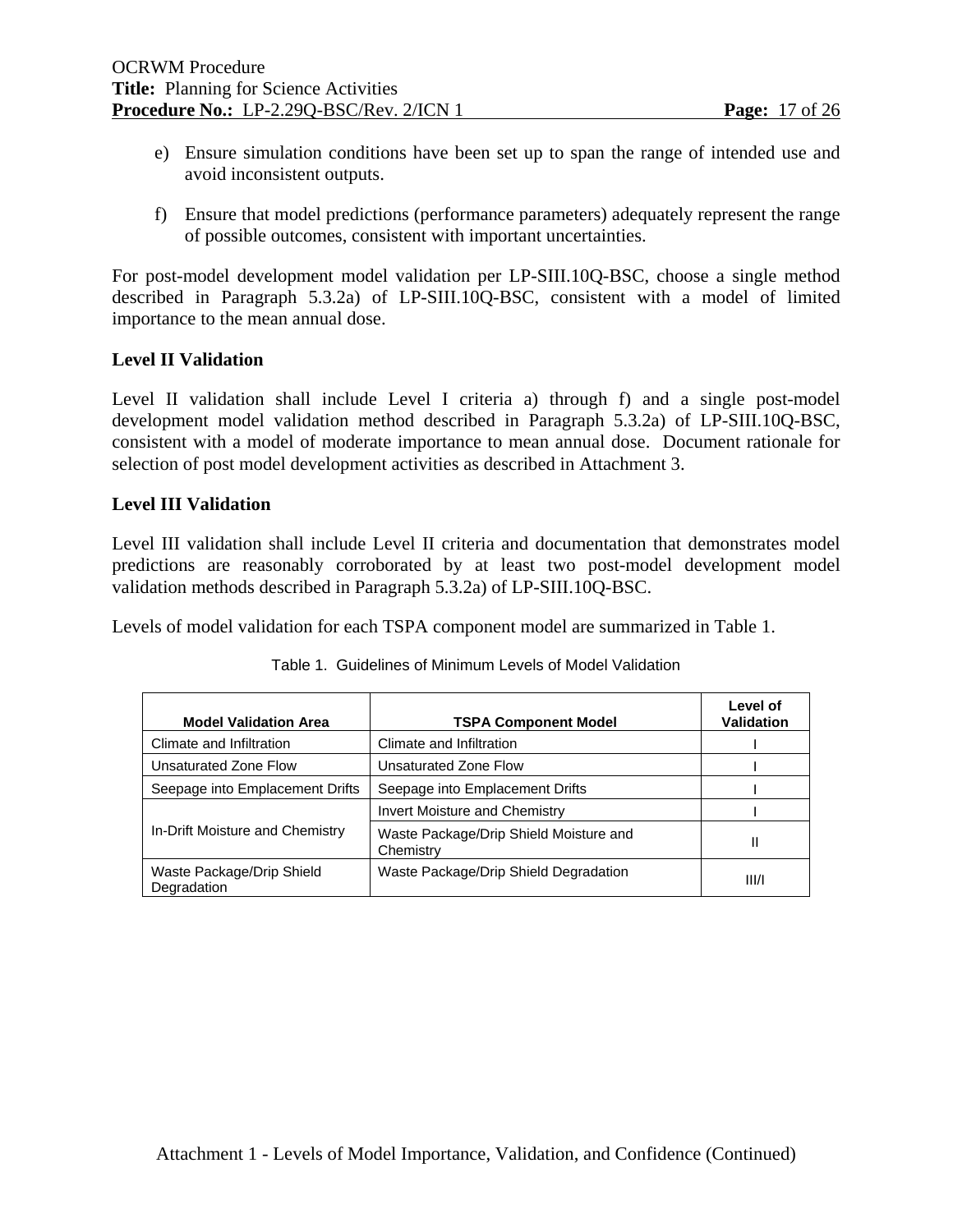| <b>Model Validation Area</b>                         | <b>TSPA Component Model</b>                                                                 | Level of<br>Validation |
|------------------------------------------------------|---------------------------------------------------------------------------------------------|------------------------|
|                                                      | Radionuclide Inventory                                                                      | $\mathbf{H}$           |
|                                                      | Radionuclide Screening                                                                      |                        |
|                                                      | Temperature, Amount of Water, and Chemistry in<br>Waste Package                             |                        |
| Radionuclide Release Rates and                       | Degradation of Waste Forms Including Cladding                                               |                        |
| Concentrations                                       | Concentrations of Dissolved Radionuclides and                                               | $II$ (Pu)              |
|                                                      | <b>Colloid-Associated Radionuclides</b>                                                     | I (Other)              |
|                                                      | Radionuclide Transport from Waste Package to<br>Drift Wall through Invert                   |                        |
|                                                      | Drift Shadow                                                                                |                        |
| Unsaturated Zone Radionuclide<br>Transport           | Unsaturated Zone Radionuclide Transport                                                     | Ш                      |
| Saturated Zone Flow and<br>Radionuclide Transport    | Saturated Zone Flow and Radionuclide Transport                                              | Ш                      |
|                                                      | <b>Eruptive Release Probability</b>                                                         | Ш                      |
| Probability of Igneous Activity                      | Groundwater Release Probability                                                             | Ш                      |
| Damage to Engineered Barriers<br>by Igneous Activity | Number of Waste Packages Intersected by<br>Conduit                                          | Ш                      |
|                                                      | Number of Waste Packages Disrupted by Magma                                                 | Ш                      |
| <b>Transport of Radionuclides</b>                    | <b>Transport by Groundwater</b>                                                             |                        |
| <b>Following Igneous Activity</b>                    | Wind Speed and Direction                                                                    | Ш                      |
|                                                      | Soil Thickness, Removal, and Redistribution<br>(Igneous Activity Eruptive Release Scenario) | Ш                      |
| <b>Biosphere</b>                                     | Soil, Plant, and Ingestion Submodels<br>(Groundwater Release Scenario)                      |                        |

# Table 1. Guidelines of Minimum Levels of Model Validation (Continued)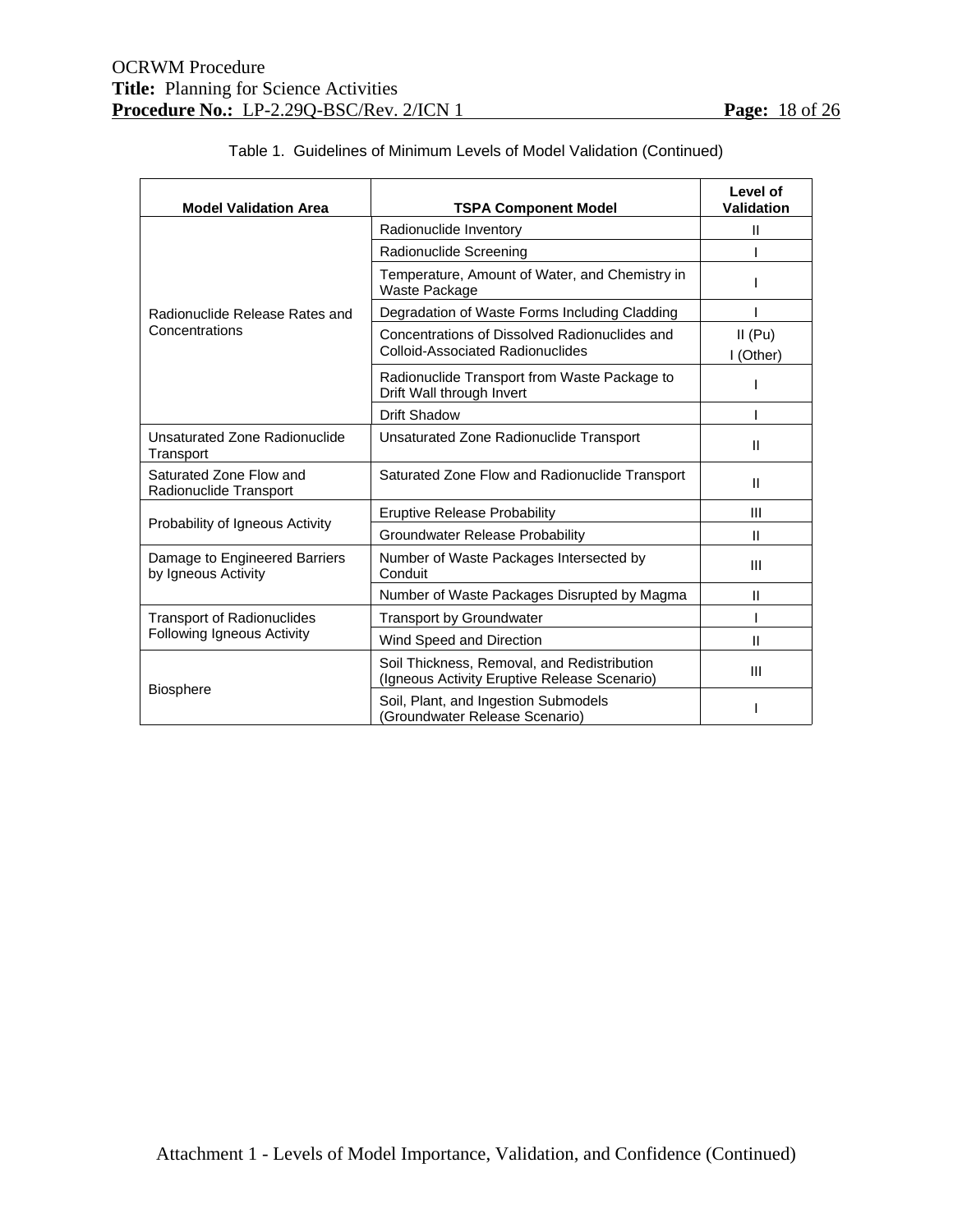| <b>BSC</b>                              | Bechtel SAIC Company, LLC                                                                             |
|-----------------------------------------|-------------------------------------------------------------------------------------------------------|
| DI<br><b>DOE</b>                        | document identifier<br>U.S. Department of Energy                                                      |
| <b>ICN</b>                              | Interim Change Notice                                                                                 |
| <b>OCRWM</b>                            | Office of Civilian Radioactive Waste Management                                                       |
| <b>SSC</b>                              | structure, system, or component                                                                       |
| <b>TPO</b><br><b>TSPA</b><br><b>TWP</b> | <b>Technical Project Officer</b><br>total system performance assessment<br><b>Technical Work Plan</b> |
| <b>USGS</b>                             | U.S. Geological Survey                                                                                |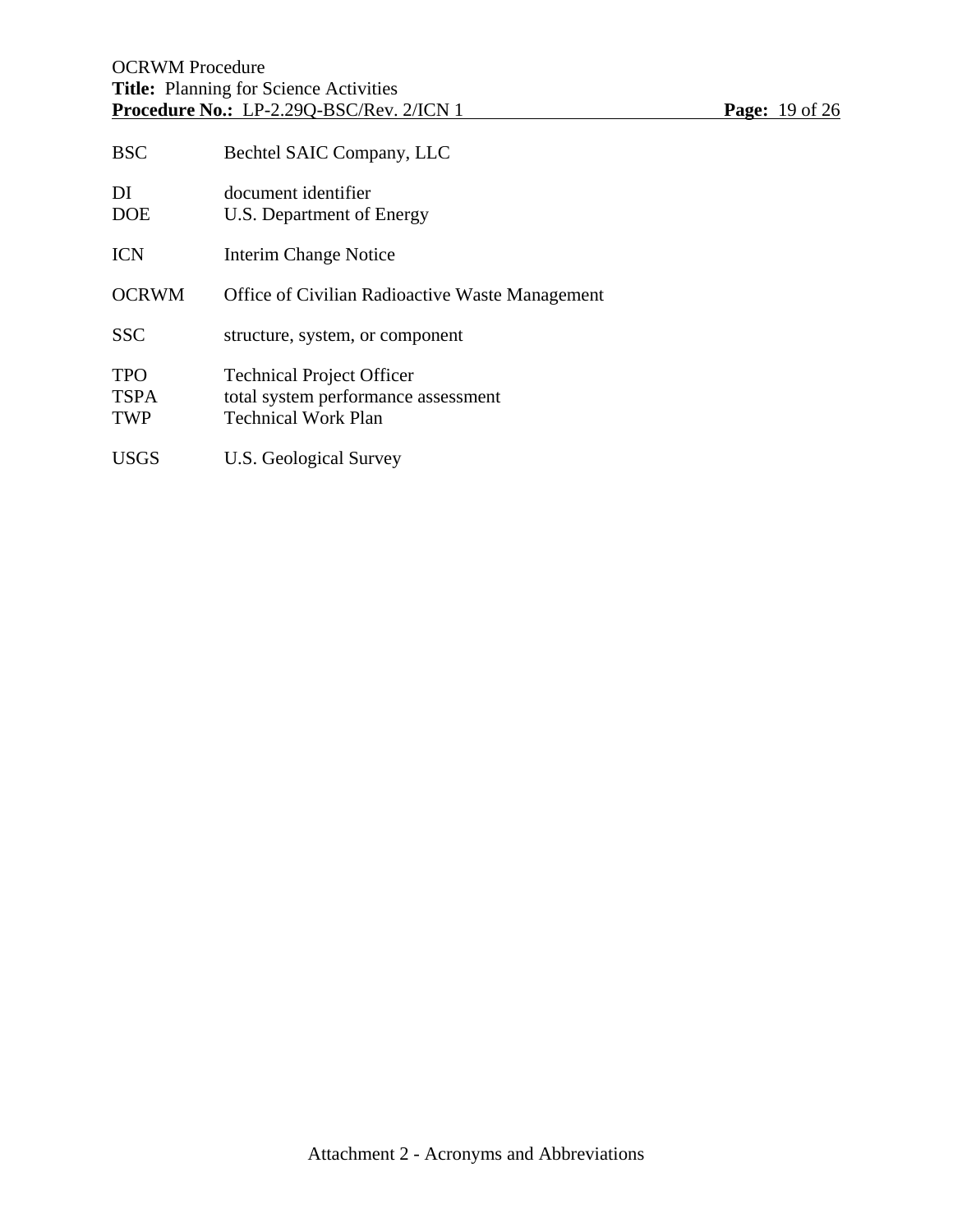# **TWP CONTENT**

#### **Change History**

Use numerals to indicate the revision/ICN number. If the TWP is a new document, state "Initial issue" on the Change History page. If changes to the TWP are extensive, state, "Complete revision" on the Change History page, and briefly summarize the changes. Use revisions/ICNs to address changes in previously documented work scope. Provide a brief description of changes from the previous plan. If alphanumeric pagination is used, identify the alphanumeric page numbers inserted in the Change History for future accountability. Provide DI number and title for TWP(s) superseded by the revision.

#### **Content**

In each applicable section, ensure that each bulleted item is addressed for each major activity, and, for each applicable bulleted item, ensure that each sub-bulleted item is addressed. If any section, bulleted item in an applicable section, or item sub-bulleted under an applicable bullet does not apply to the activity, state "N/A" and provide an explanation as to why it does not apply. For example, in Section 2.2, the statement "N/A - No modeling activities will be conducted," is sufficient if this is applicable to the work scope. The bullets, etc. do not need to be addressed individually.

#### **1. Work Scope**

Describe the scope of work:

- State the overall technical and/or performance objectives or requirements to be met by completion of the work. TWPs may control a single activity or multiple related activities.
- Identify major activities (primary tasks), including identification of scoping activities if used to assist in the development of the scientific approach or the choice of technical methods for activities described in the TWP, and products (e.g., data qualification, modeling, scientific analyses, scientific testing). Summaries of scientific testing and associated results may be documented separately or within model/scientific analysis reports for which the scientific investigation results are a direct feed.
- Identify organizations performing work/responsible for the products.
- For scientific testing, state whether pre-test predictions will be completed. Pre-test predictions provide a set of data or information that can be compared subsequently against test results to build confidence in the adequacy and appropriateness of the technical bases for the scientific approach and technical methods underlying the testing activity. Pre-test predictions are distinct from scoping analyses or calculations that may be documented in a Scientific Notebook and undertaken to support test design prior to conducting the testing activity.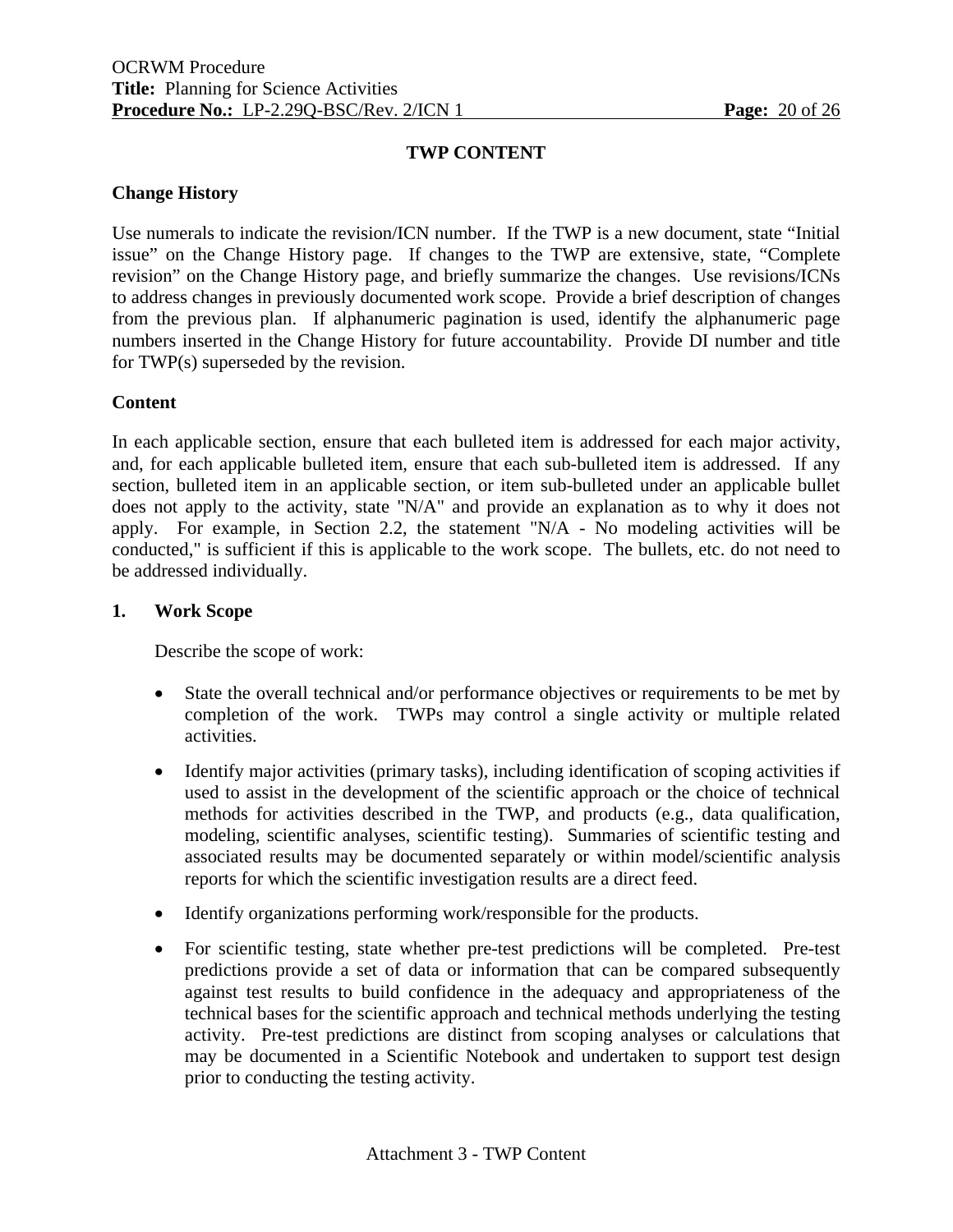### **2. Scientific Approach or Technical Methods**

 Address bulleted items under Subsection 2.1 for all work activities. In addition, address bulleted items under Subsection 2.2 for modeling activities.

# **2.1 For all work activities**:

- State the intended use and/or purpose of each activity and/or product if not provided in Section 1, Work Scope, if the TWP is applicable to multiple work activities. Identify the item to be tested, test requirements, and instructions for performing the test, as applicable. Identify users/customers of the outcomes from the activity.
- Describe the scientific approach and technical methods for each activity, including details of scoping activities, if used to define scientific approach or technical method.
- Identify methods for data collection, data reduction, and recording results.
- To the extent practicable, address provisions for handling unexpected test results, unanticipated test conditions, or occurrence of off-normal events during testing:
	- 1. Define values for parameters that would represent unexpected test results, describe outcomes that would represent unanticipated test conditions, and off-normal events, where possible. At a minimum, identify an interim review point in data acquisition and data processing to determine if there is an unexpected result.
	- 2. Outline a process to handle unexpected test results, unanticipated test conditions, or occurrence of off-normal events that includes:
		- a. Notification of the occurrence to the responsible manager.
		- b. Investigation, determination of validity of results, and evaluation of impacts including a determination whether action per AP-REG-009, *Reportable Geologic Condition*, is required.
		- c. Report the adverse condition in accordance with procedure AP-16.1Q, *Condition Reporting and Resolution*, if the condition could adversely affect the environment, safety, health, waste isolation, operations, or quality of items and services. Report any nonconformance associated with samples identified during testing in accordance with PA-PRO-0803, *Requesting, Transferring, and Returning Yucca Mountain Project Specimens from the Sample Management Facility.*
- Identify Features, Events, and Processes to be addressed, if any.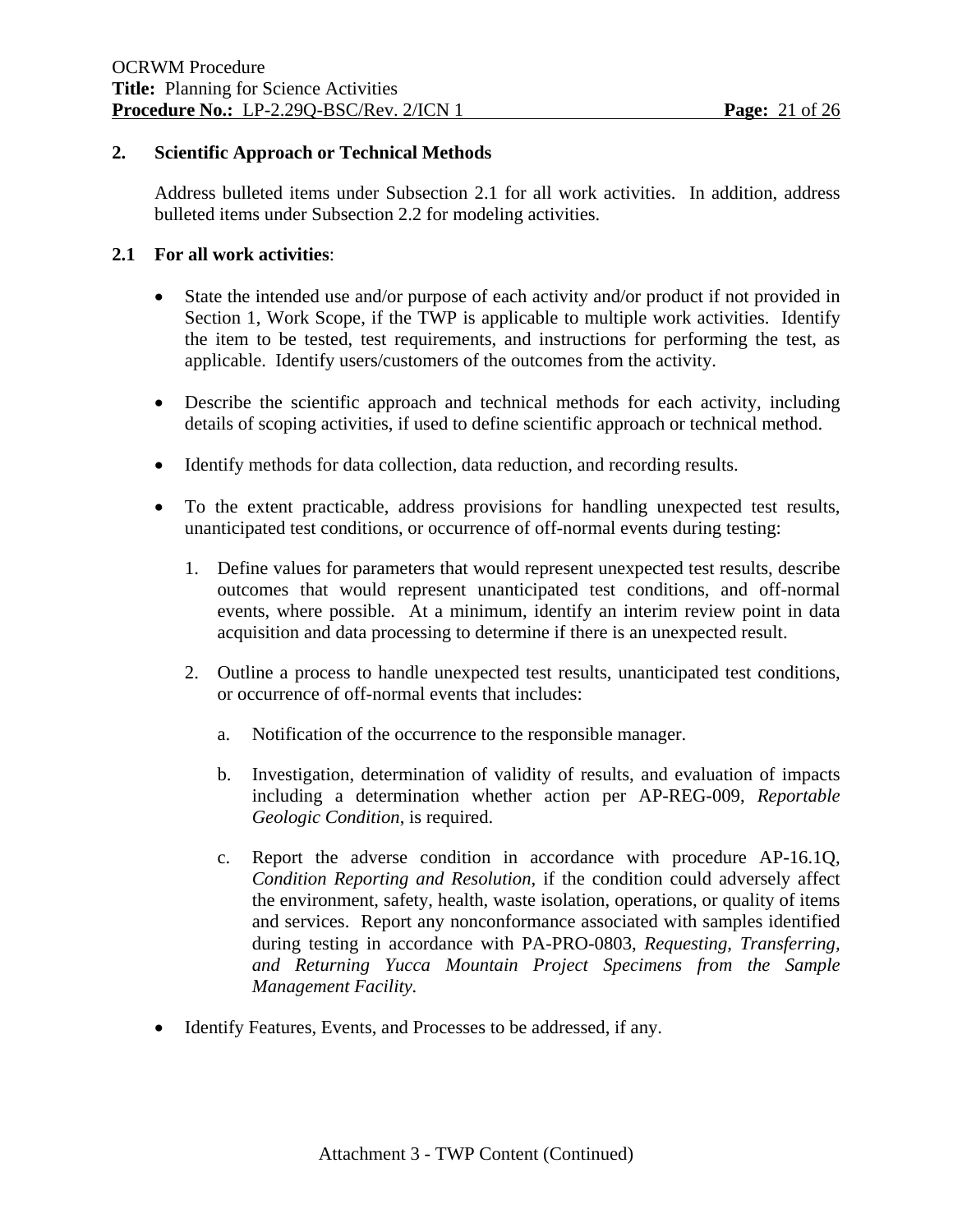- **2.2 Additional steps for modeling and scientific analysis activities** (see Attachment 1, Levels of Model Importance, Validation, and Confidence, for guidance regarding the levels of model importance, validation, and confidence):
	- Model validation criteria for adequacy of scientific basis and accuracy for intended use shall be explicitly specified for ensuring the appropriate level of confidence has been obtained, as required by LP-SIII.10Q-BSC.
	- Identify the level of confidence/validation required for each model, as required by LP-SIII.10Q-BSC.
	- Identify and provide justification for the model validation activity/activities to be completed after the model has been developed, dependent upon and consistent with the model's intended use and required level of confidence, including one or more of the following:
		- Corroboration of model results with data acquired from the laboratory, field experiments, analog studies, or other relevant observations, not previously used to develop or calibrate the model.
		- Corroboration of model results with other model results obtained from the implementation of mathematical models.
		- Corroboration of model results with information published in refereed journals or literature provided that data used to develop and calibrate a model shall not be used to validate a model.
		- Peer review per PA-PRO-0201, *Peer Review.*
		- Technical review planned in accordance with Attachment 4, Instructions for Technical Review for Purposes of Model Validation.
		- Corroboration of abstraction or system model results to the results of the validated mathematical model(s) from which the abstraction or system model was derived, including corroboration with results of auxiliary analyses used to provide additional confidence in system model results.
		- Corroboration of pre-test model predictions to data collected during subsequent, associated testing.
	- Identify the schedule of review sessions addressing model validation quality issues to be conducted by the Responsible Manager with the model report Originator, Checker, and Independent Technical Reviewer.
	- Identify the validation criteria to be met by the validation activities, as required by LP-SIII.10Q-BSC.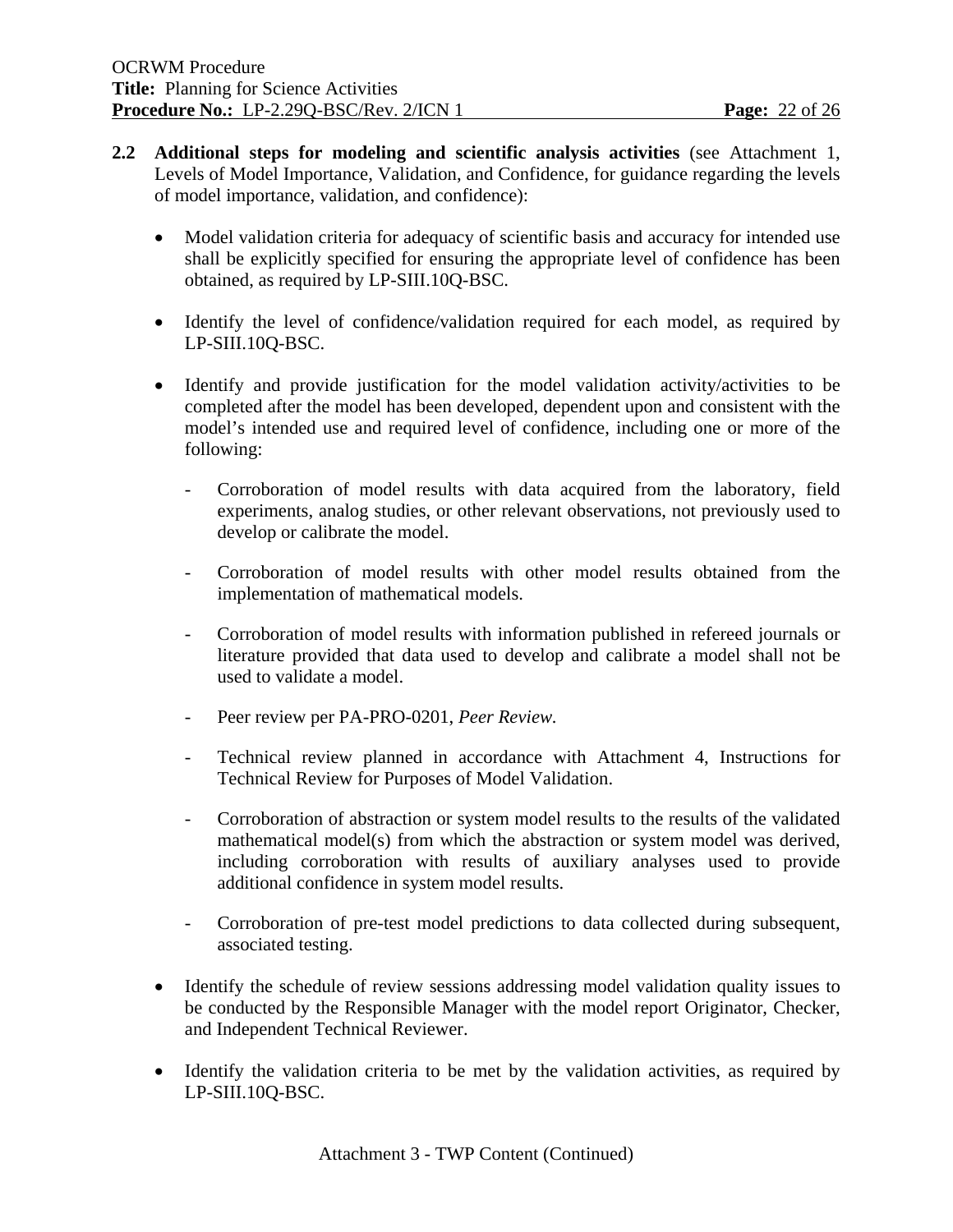- Provide justification for use of a previously developed and validated model to complete scientific analyses, as required by LP-SIII.9Q-BSC.
- If a validated model is extended to provide input to or conduct performance assessment for the period after 10,000 years, describe modifications required to address regulatory requirements and any associated numerical manipulations required to conduct the assessment.
- Provide justification for and validation plans for use of previously developed model(s) outside of the intended use, limitations, or range of validity, as required by LP-SIII.10Q-BSC.

# **3. Industry Standards, Federal Regulations, DOE Orders, Requirements, and Acceptance/Completion Criteria**

- State directly applicable standards, including industrial (e.g., American Society for Testing and Materials Standards) and/or technical standards.
- State any sections or subsections of the Code of Federal Regulations, U.S. Department of Energy (DOE) orders, and/or regulatory requirements, including Yucca Mountain Review Plan acceptance criteria, Nuclear Regulatory Commission Key Technical Issues and additional information needs to be directly addressed by the activities or product(s) not identified by existing contract or procedure interfaces, if any.
- State the provisions for determining the level of accuracy, precision, and representativeness of results of each activity.
- State applicable acceptance and/or completion criteria identified in higher level planning for each activity and product, including DOE acceptance criteria and contractor completion criteria.
- Identify requirements allocated to the science activity from the Requirements Management System (RQ-PRO-1000).
- Identify any derived requirements identified in engineering, performance assessment, or other source documents (e.g., engineering interface documents).

# **4. Implementing Documents**

• Identify the specific implementing procedures that will be required to directly conduct each science activity (PA-PRO-0304, LP-SIII.9Q-BSC, LP-SIII.10Q-BSC, PA-PRO-0313, etc.), unless these are identified in lower level planning documents. If the science activity will use information from preclosure functions (e.g., repository engineering, design, operations, and preclosure safety and criticality analyses), include CC-PRO-2001, *Technical Interface Control*, as an implementing procedure. CC-PRO-2001 controls the identification and exchange of information across the organizational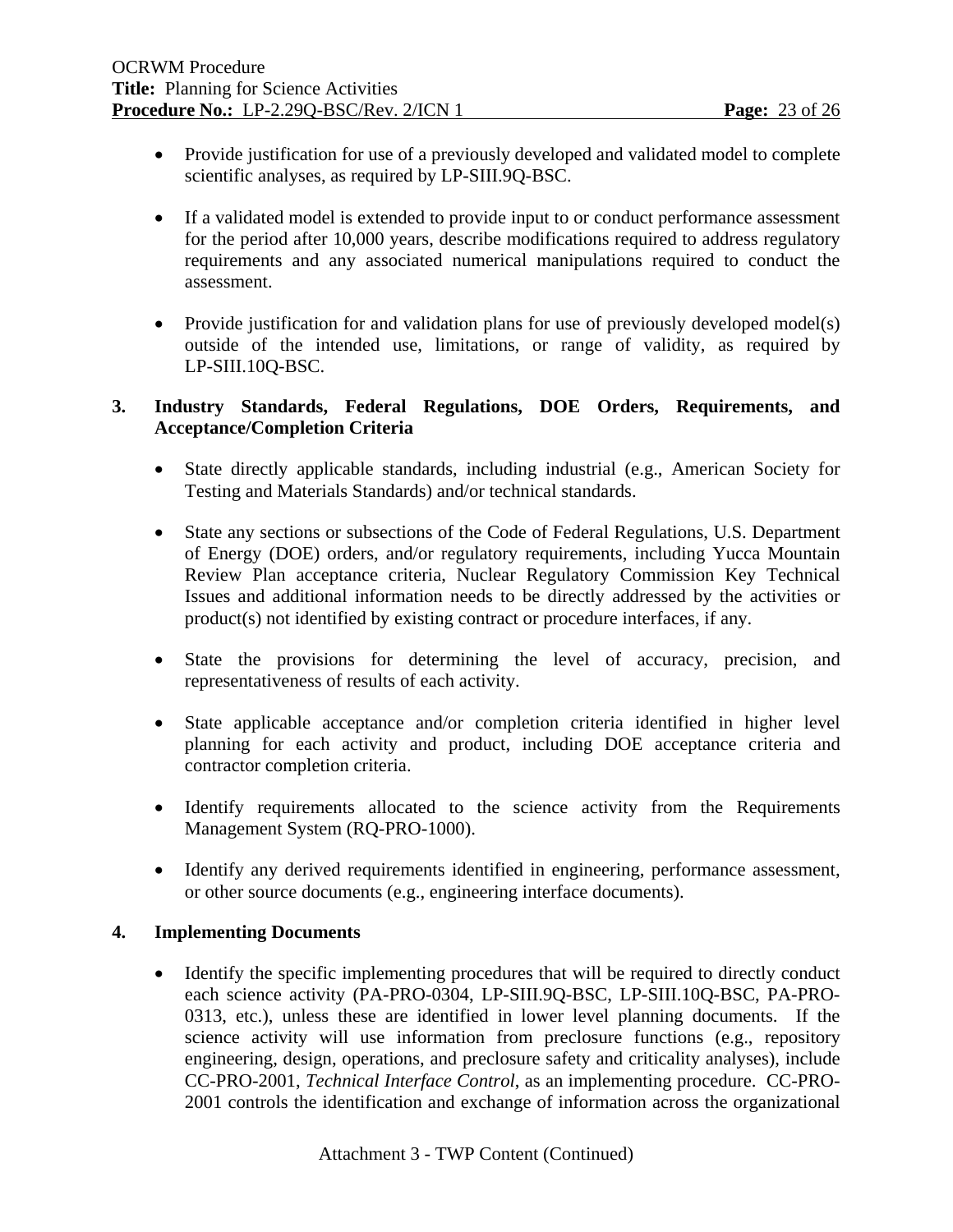boundary between preclosure functions and post-closure/scientific investigation functions (e.g., post-closure performance modeling and assessment, post-closure criticality analyses, and site-specific geotechnical, environmental, meteorological, and seismic investigations). It is not necessary to list support procedures used for traceability, procurement, calibration, qualification, condition reporting, or processing the technical products, such as those used for document control and records management (AP-16.1Q, AP-17.1Q, RM-PRO-2001, CO-PRO-1001, and IT-PRO-0009, etc.). To the extent foreseeable, identify any additional implementing documents to be developed to control and perform each activity.

# **5. Equipment**

- Identify the major field or laboratory systems or equipment necessary to conduct the work.
- Identify calibration (pre-test as well as applicable post-test calibration) requirements and methods for addressing instrument error. Measuring and test equipment calibration shall be documented in accordance with CO-PRO-1001, *Control of Measuring and Test Equipment*.

# **6. Records**

• Provide instructions to users of the TWP to develop, maintain, collect, and submit required records generated as a result of implementing procedures and the documentation of objective evidence of the results of the work performed in accordance with AP-17.1Q.

# **7. Quality Verifications**

• Identify any quality verifications, other than surveillances or audits (i.e., mandatory hold points and readiness reviews), that are required during the execution of the TWP.

#### **8. Prerequisites, Special Controls, Environmental Conditions, Processes, or Skills**

- Describe the quality level of the science activity based on the safety classification and functional area using the methodology defined in procedure EG-PRO-3DP-G04T-00905, *Determination of Quality Levels*. Provide justification for selection of the quality level.
- Describe any prerequisites that must be satisfied before work begins, including calibration of measuring and test equipment, and receipt of data/input(s) under development. Identify the organizations responsible for developing the input(s).
- Document the results of the evaluation required by IT-PRO-0009 and the method(s) or the implementing documents to be used for control of electronic management of information.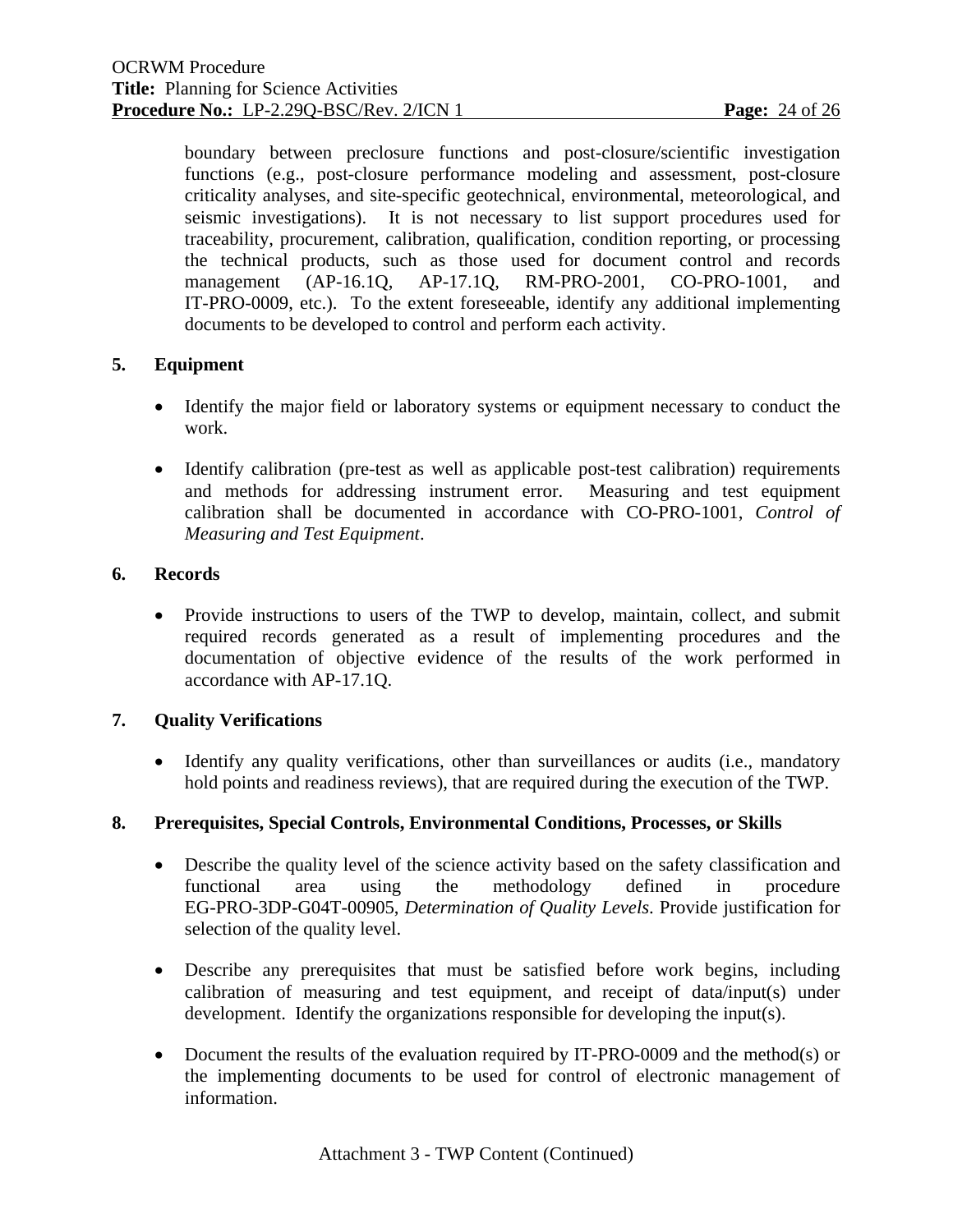- State whether any special environmental controls are required to conduct the activity. For scientific testing, identify any special environmental conditions (e.g., non-ambient conditions), special construction requirements (e.g., bed/apparatus configuration), or other requirements or controls.
- Identify any special training/qualification requirements for personnel performing the work activity.

# **9. Software**

- Identify software to be used to conduct the work. Identify the associated software tracking numbers, if known.
- Indicate whether the software is qualified or unqualified.
- If continuous use software is used, specify the in-use tests to be used, the frequency of the tests, and acceptance criteria prior to use of the software. Document tests in accordance with IT-PRO-0011.

# **10. Organizational Interfaces**

• Identify any organizational interfaces, including input and customer organizations, in addition to those internal to the implementing department, and state their roles/responsibilities.

#### **11. Procurement**

- Provide a description of the procurement processes pertinent to the activity, if known. If not known, identify, as a minimum, expected types of subcontract services to be procured (e.g., analytical services, calibration services, or corrosion testing services), indicate competitive versus sole source, and the estimated schedule and duration of these subcontracts.
- BSC subcontracts are identified and processed using EG-PRO-3DP-G06B-00002, *Subcontracts*. BSC Technical Service Contracts are identified and processed using EG-PRO-3DP-G04B-00057, *Technical Service Contracts*. BSC material requisitions are identified and processed using EG-PRO-3DP-G06B-00001, *Material Requisitions*.
- USGS personnel should use procurement procedures YMP-USGS-QMP-4.01, *Procurement Actions,* and YMP-USGS-QMP-4.02, *Control of Agreements*.

#### **12. References**

• List references as applicable, excluding those listed as implementing documents in Section 4.